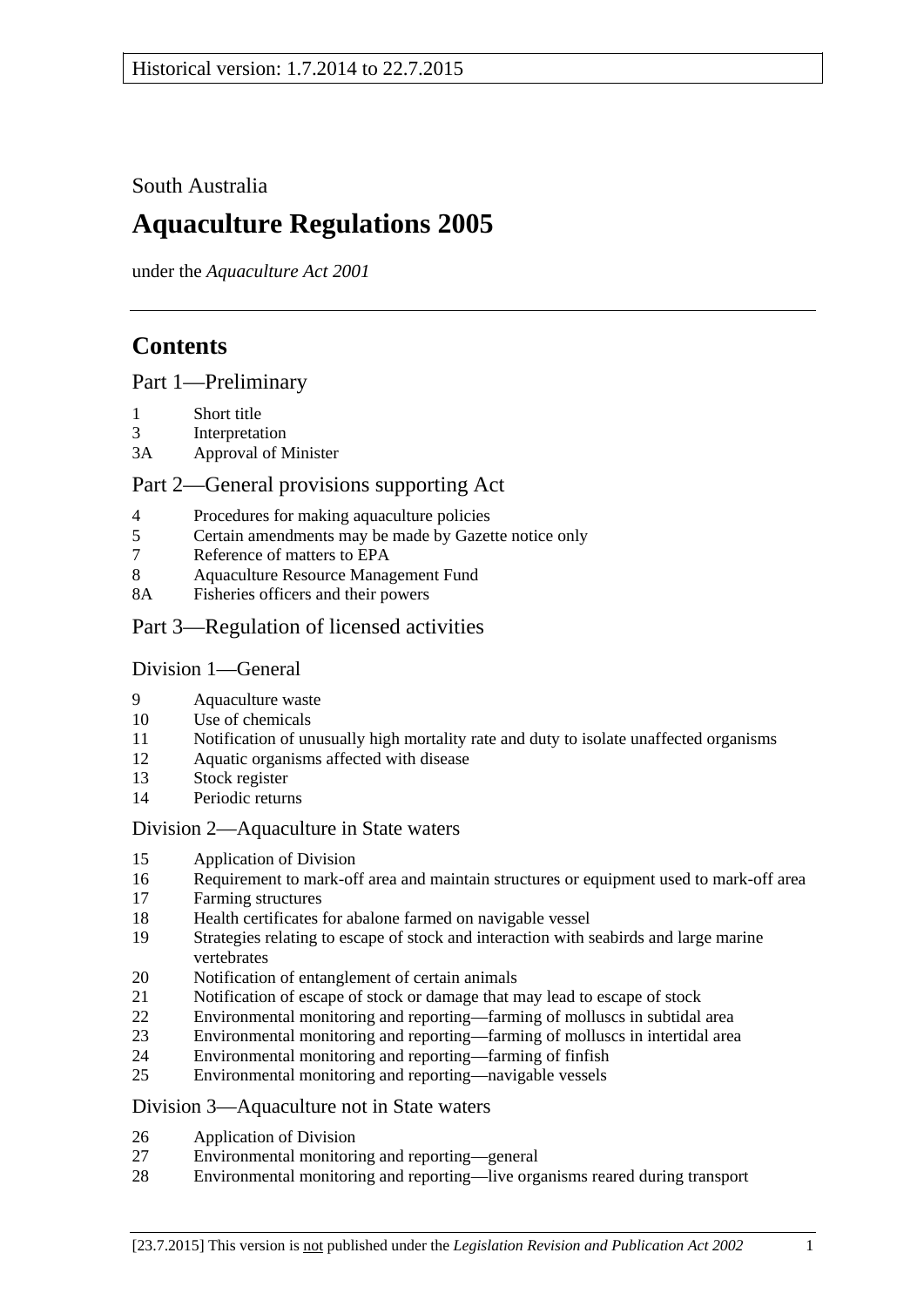# [Part 4—Division and amalgamation of lease areas and licence areas](#page-22-0)

- 29 [Division of production lease area](#page-22-1)
- 30 [Amalgamation of production lease areas](#page-23-0)
- 31 [Division of licence area](#page-24-0)
- 32 [Amalgamation of licence areas](#page-24-1)
- 33 [Minister may require further information](#page-25-0)

#### [Part 5—Miscellaneous](#page-25-1)

- 34 [Classification of licences as category A, B or C and classification of variations of licence](#page-25-2)  [conditions as simple, standard or complex](#page-25-2)
- 35 [Fee payable on grant of aquaculture licence](#page-26-0)
- 36 [Annual fees for licences](#page-26-1)
- 37 [Further fees](#page-27-0)
- 38 [Waiver or refund of fees](#page-27-1)
- 39 [Recovery of fees](#page-27-2)
- 40 [Defects in applications](#page-27-3)
- 41 [Exemptions](#page-27-4)

[Schedule 1—Fees](#page-27-5)

[Legislative history](#page-31-0)

# <span id="page-1-0"></span>**Part 1—Preliminary**

#### <span id="page-1-1"></span>**1—Short title**

These regulations may be cited as the *Aquaculture Regulations 2005*.

## <span id="page-1-2"></span>**3—Interpretation**

(1) In these regulations, unless the contrary intention appears—

*abalone* means abalone (*Haliotis* spp.) of all species;

*accredited laboratory* means a laboratory accredited by the National Association of Testing Authorities and capable of detecting oxidised nitrogen, ammonia and soluble phosphorous at concentrations of 0.1 mg/L or less and total suspended solids at 5 mg/L or less;

*Act* means the *[Aquaculture Act](http://www.legislation.sa.gov.au/index.aspx?action=legref&type=act&legtitle=Aquaculture%20Act%202001) 2001*;

*antifoulant* means a chemical substance designed for application to water submerged surfaces to inhibit the growth of plants, animals or other organisms on those surfaces;

*aquaculture waste* means waste generated in the course of carrying on aquaculture, but does not include waste created by living aquatic organisms;

*disease* includes any bacterium, virus, parasite, insect or other organism or agent capable of causing disease in animals or humans;

*finfish* means all members of the classes *Myxini*, *Actinopterygii* and *Elasmobranchii*;

*GDA94* means the Geocentric Datum of Australia 1994;

*large marine vertebrates* means sharks, seals, sea lions, dolphins and whales;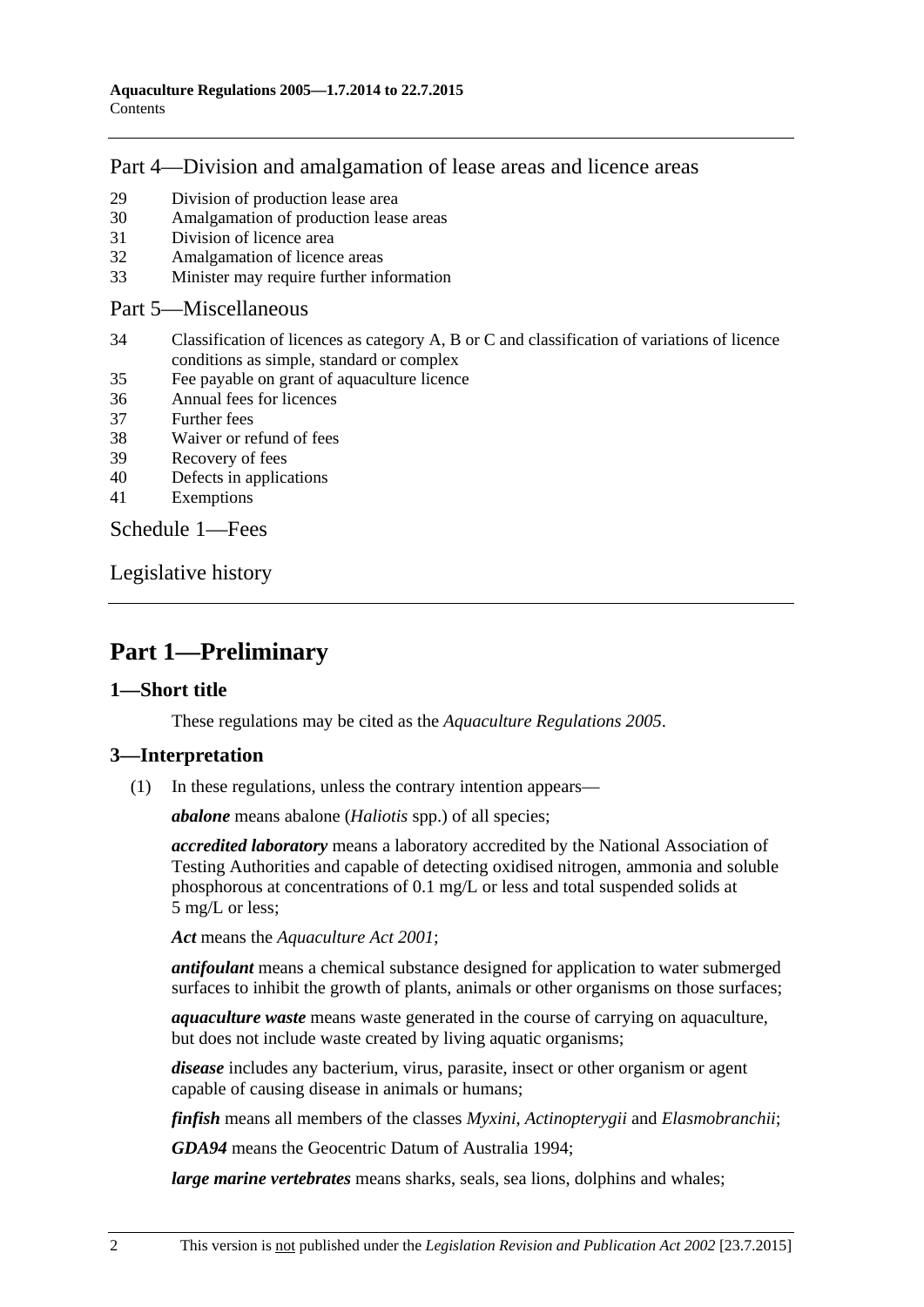*lease area* means the area of the lease described on the public register under section 80 of the Act;

*licence area* means the area of the licence described on the public register under section 80 of the Act;

*licensee* means the holder of an aquaculture licence;

*prescribed wild caught tuna* means members of the genera *Allothunnus*, *Auxis*, *Euthunnus*, *Katsuwonus*, and *Thunnus* that have been taken from the wild;

*protected animal* means—

- (a) a protected animal within the meaning of the *[National Parks and Wildlife](http://www.legislation.sa.gov.au/index.aspx?action=legref&type=act&legtitle=National%20Parks%20and%20Wildlife%20Act%201972)  Act [1972](http://www.legislation.sa.gov.au/index.aspx?action=legref&type=act&legtitle=National%20Parks%20and%20Wildlife%20Act%201972)*; or
- (b) a great white shark (*Carcharodon carcharias*);

*reporting day*, in relation to a licence, means—

- (a) if the licence authorises the farming of finfish—31 January; or
- (b) in any other case—31 August;

*reporting year,* in relation to a licence, means—

- (a) if the licence authorises the farming of finfish—a period of 12 months commencing on 1 December; or
- (b) in any other case—a period of 12 months commencing on 1 July;

*sea cage* means a floating farming structure used for aquaculture comprised of or incorporating a net;

*WGS84* means the World Geodetic System 1984;

*zone* means an aquaculture zone or an aquaculture exclusion zone.

<span id="page-2-3"></span>(2) Without limiting when the number of aquatic organisms farmed under a licence that die within a period of 24 hours will be taken to be *unusually high*, the number will be taken to be unusually high if it is 20% (or more) greater than the average number of aquatic organisms farmed under the licence that have died each day over the preceding 3 months.

#### <span id="page-2-0"></span>**3A—Approval of Minister**

- (1) An approval given by the Minister under these regulations to a licensee may be subject to conditions.
- (2) A licensee must comply with the conditions of an approval given to the licensee by the Minister under these regulations.

Maximum penalty: \$5 000. Expiation fee: \$315.

<span id="page-2-1"></span>**Part 2—General provisions supporting Act**

#### <span id="page-2-2"></span>**4—Procedures for making aquaculture policies**

For the purposes of section 12(4)(a) of the Act, the following bodies are prescribed:

(a) Aboriginal Legal Rights Movement Incorporated;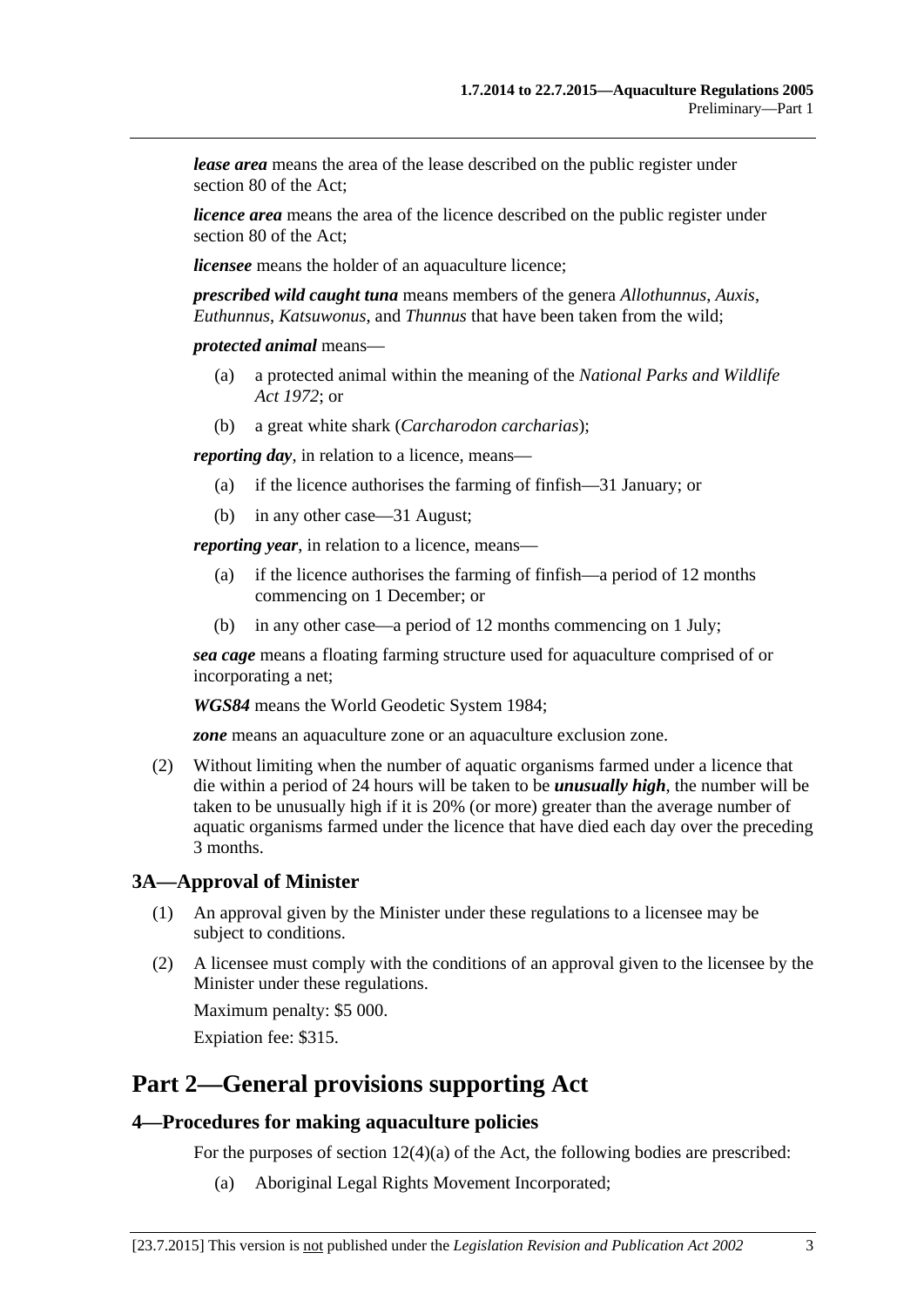- (b) Conservation Council of South Australia Incorporated;
- (c) Local Government Association of South Australia;
- (d) Seafood Council SA;
- (e) SA Fishing Industry Council Incorporated;
- (f) South Australian Aquaculture Council;
- (g) South Australian Recreational Fishing Advisory Council;
- (h) if the policy is expressed to apply only in relation to 1 or more zones or areas—
	- (i) any registered representatives of native title holders or claimants to native title in land comprising or forming part of a zone or area to which the policy applies; and
	- (ii) any person holding an aquaculture licence or aquaculture lease over an area comprising or forming part of a zone or area to which the policy applies; and
	- (iii) any regional NRM Board (within the meaning of the *[Natural](http://www.legislation.sa.gov.au/index.aspx?action=legref&type=act&legtitle=Natural%20Resources%20Management%20Act%202004)  [Resources Management Act](http://www.legislation.sa.gov.au/index.aspx?action=legref&type=act&legtitle=Natural%20Resources%20Management%20Act%202004) 2004*) responsible for a region comprising or forming part of a zone or area to which the policy applies;
- (i) if the policy is not expressed to apply only in relation to 1 or more zones or areas—all regional NRM Boards (within the meaning of the *[Natural](http://www.legislation.sa.gov.au/index.aspx?action=legref&type=act&legtitle=Natural%20Resources%20Management%20Act%202004)  [Resources Management Act](http://www.legislation.sa.gov.au/index.aspx?action=legref&type=act&legtitle=Natural%20Resources%20Management%20Act%202004) 2004*).

## <span id="page-3-0"></span>**5—Certain amendments may be made by Gazette notice only**

For the purposes of section 14(1)(c) of the Act, the Minister may, if of the opinion that there is ambiguity as to the boundary of an aquaculture zone or aquaculture exclusion zone, remove the ambiguity by amending the policy by notice in the Gazette under that section.

## <span id="page-3-1"></span>**7—Reference of matters to EPA**

For the purposes of section 59(3) of the Act, the prescribed period is 6 weeks.

#### <span id="page-3-2"></span>**8—Aquaculture Resource Management Fund**

For the purposes of section 79(3) of the Act—

- (a) the prescribed percentage of fees (other than expiation fees) paid under the Act is 100%; and
- (b) the prescribed percentage of penalties recovered in respect of offences against the Act is 100%.

#### <span id="page-3-3"></span>**8A—Fisheries officers and their powers**

For the purposes of section 82(2) of the Act, section 81(3)(a) of the *[Fisheries](http://www.legislation.sa.gov.au/index.aspx?action=legref&type=act&legtitle=Fisheries%20Management%20Act%202007)  [Management Act](http://www.legislation.sa.gov.au/index.aspx?action=legref&type=act&legtitle=Fisheries%20Management%20Act%202007) 2007* is to be read as follows:

> (a) the premises are used by a licensee for activities authorised by the licence; or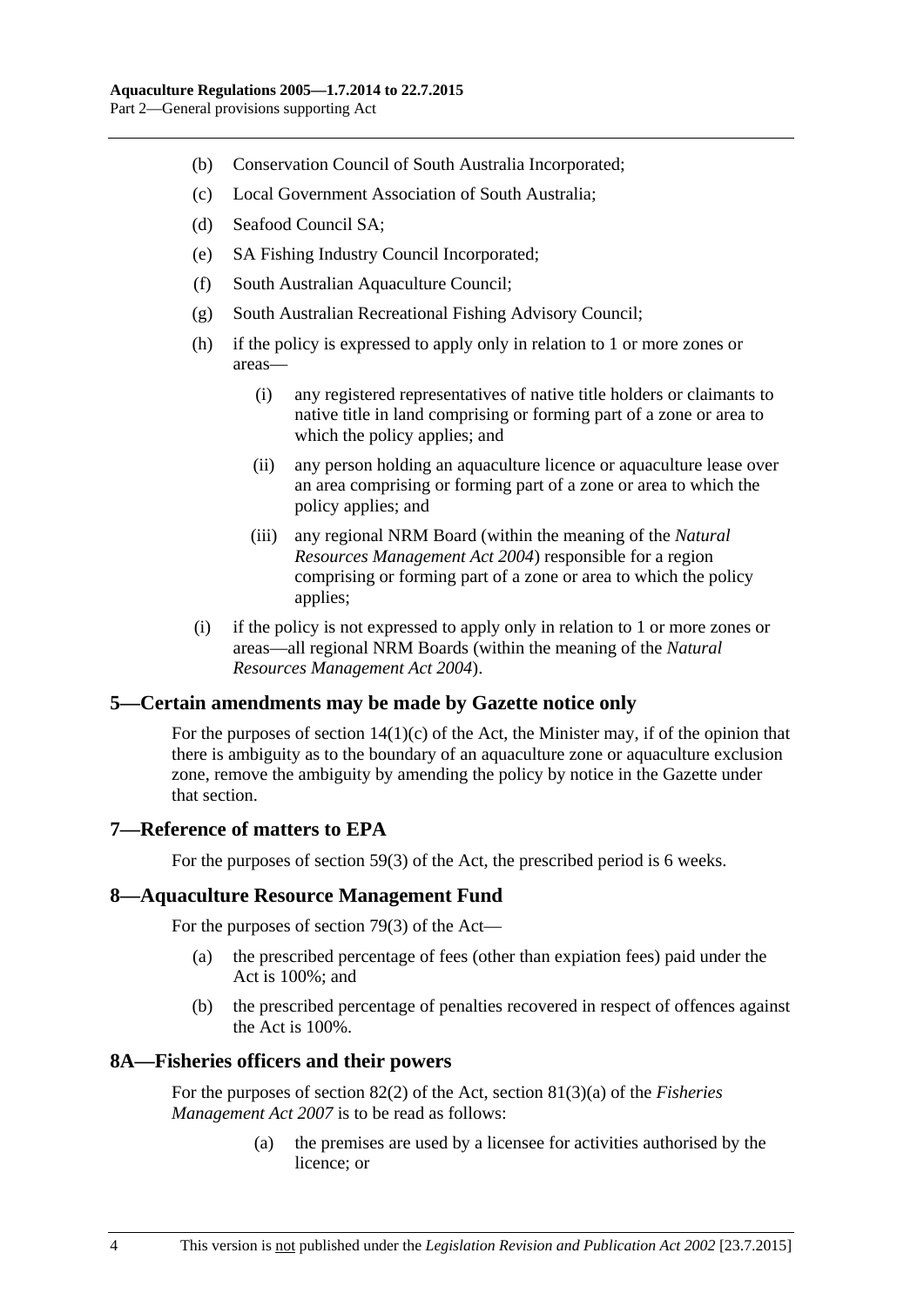# <span id="page-4-0"></span>**Part 3—Regulation of licensed activities**

# <span id="page-4-1"></span>**Division 1—General**

## <span id="page-4-2"></span>**9—Aquaculture waste**

- (1) A licensee must ensure that—
	- (a) aquaculture waste does not cause an unsightly or offensive condition at the licence area; and
	- (b) aquaculture waste is secured or treated in a manner designed to prevent it being blown, washed or swept off the licence area.

Maximum penalty: \$5 000.

Expiation fee: \$315.

(2) A licensee must ensure that if aquaculture waste is blown, washed or swept off the licence area it is recovered as soon as practicable.

Maximum penalty: \$5 000.

Expiation fee: \$315.

## <span id="page-4-3"></span>**10—Use of chemicals**

- (1) A licensee must ensure that a substance is not used for therapeutic or prophylactic purposes or as an antifoulant in the course of aquaculture carried on under the licence unless—
	- (a) it is a registered veterinary chemical product, within the meaning of the *[Agricultural and Veterinary Products \(Control of Use\) Act](http://www.legislation.sa.gov.au/index.aspx?action=legref&type=act&legtitle=Agricultural%20and%20Veterinary%20Products%20(Control%20of%20Use)%20Act%202002) 2002*, and is used in accordance with—
		- (i) the instructions on the approved label for the product within the meaning of that Act; or
		- (ii) a permit within the meaning of that Act; or
	- (b) the licensee has obtained the written approval of the Minister to use the substance in that way.

Maximum penalty: \$5 000.

Expiation fee: \$315.

- (2) A licensee must ensure that a substance is not used as a disinfectant in the course of aquaculture carried on under the licence unless—
	- (a) it is 1 of the following:

Citric acid

Hydrogen peroxide

- Iodophore
- Sodium carbonate
- Sodium hydroxide
- Sodium hypochlorite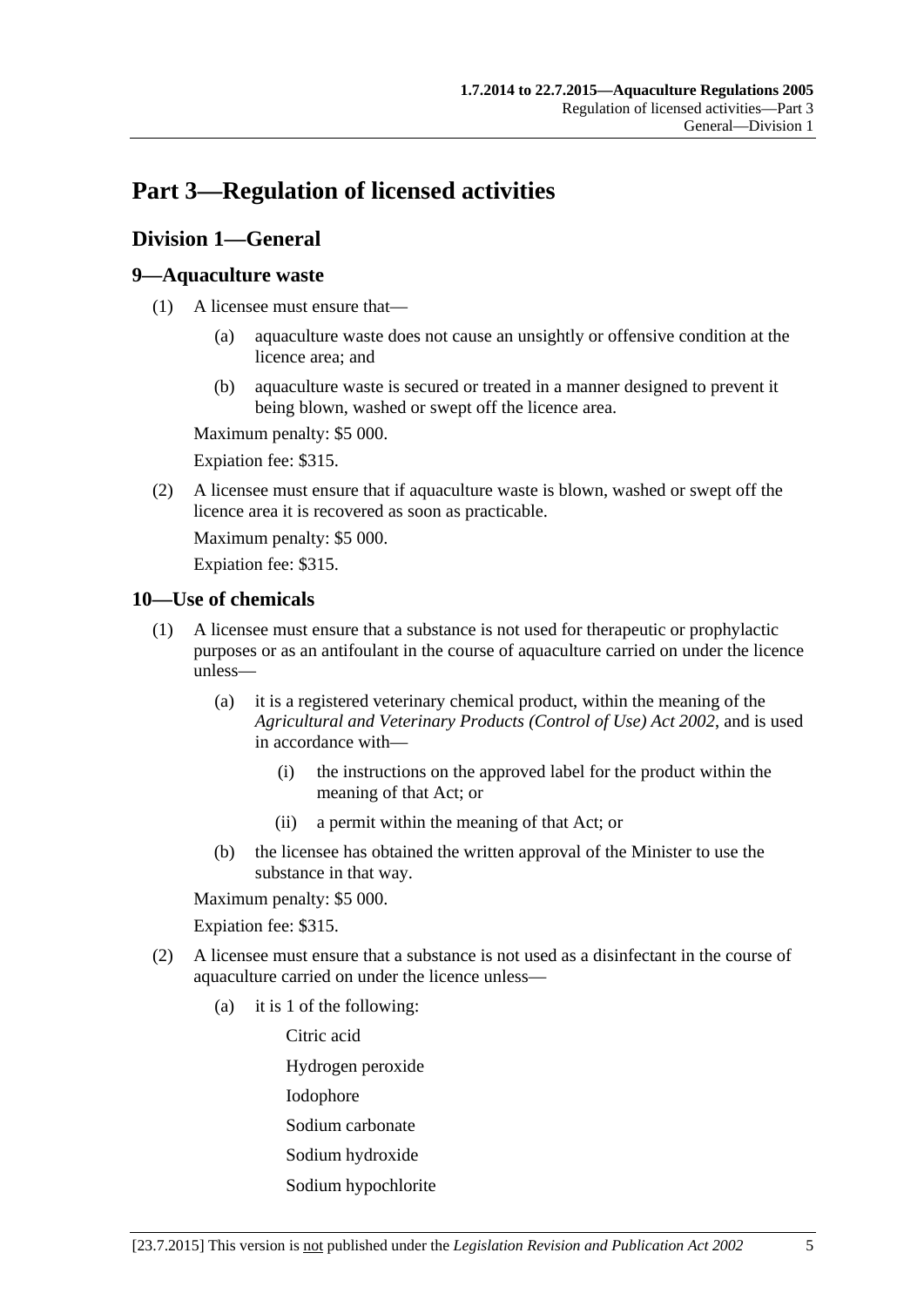Virkon (registered trademark); or

(b) the licensee has obtained the written approval of the Minister to use the substance in that way.

Maximum penalty: \$5 000.

Expiation fee: \$315.

# <span id="page-5-0"></span>**11—Notification of unusually high mortality rate and duty to isolate unaffected organisms**

If an unusually high number of aquatic organisms farmed under a licence die within a period of 24 hours (see [regulation](#page-2-3) 3(2)) and the cause is not immediately apparent, the licensee must ensure that—

- <span id="page-5-2"></span>(a) the Minister is immediately notified by means of a telephone call to the number provided to the licensee for the purpose; and
- <span id="page-5-3"></span>(b) the Minister is, as soon as practicable after having been notified, given a written and signed notice containing the following:
	- (i) the licence number;
	- (ii) the name of the species affected;
	- (iii) the number or biomass (or an estimate of the number or biomass) of aquatic organisms that have died;
	- (iv) details of any clinical signs observable in the organisms prior to death;
	- (v) the number or biomass (or an estimate of the number or biomass) of aquatic organisms that show similar clinical signs but have not died;
	- (vi) details of circumstances that may be contributing factors such as extreme weather, power failures, poor water quality or water temperature; and
- (c) all reasonable steps are taken to isolate aquatic organisms apparently affected from aquatic organisms not apparently affected.

Maximum penalty: \$5 000.

Expiation fee: In the case of an offence against [paragraph](#page-5-2) (a) or [paragraph](#page-5-3) (b)—\$315.

#### <span id="page-5-1"></span>**12—Aquatic organisms affected with disease**

(1) If a licensee knows, or ought reasonably to know, that an aquatic organism proposed to be introduced into the licence area is or may be affected with a disease, the licensee must ensure that the aquatic organism is not introduced into the licence area without the prior written approval of the Minister.

Maximum penalty: \$5 000.

- (2) If a licensee knows, or ought reasonably to know, that an aquatic organism being farmed under the licence is or may be affected with a disease, the licensee must ensure that the aquatic organism is not removed from the licence area unless—
	- (a) it is removed for testing; or
	- (b) it is removed for disposal (other than by sale or supply to another); or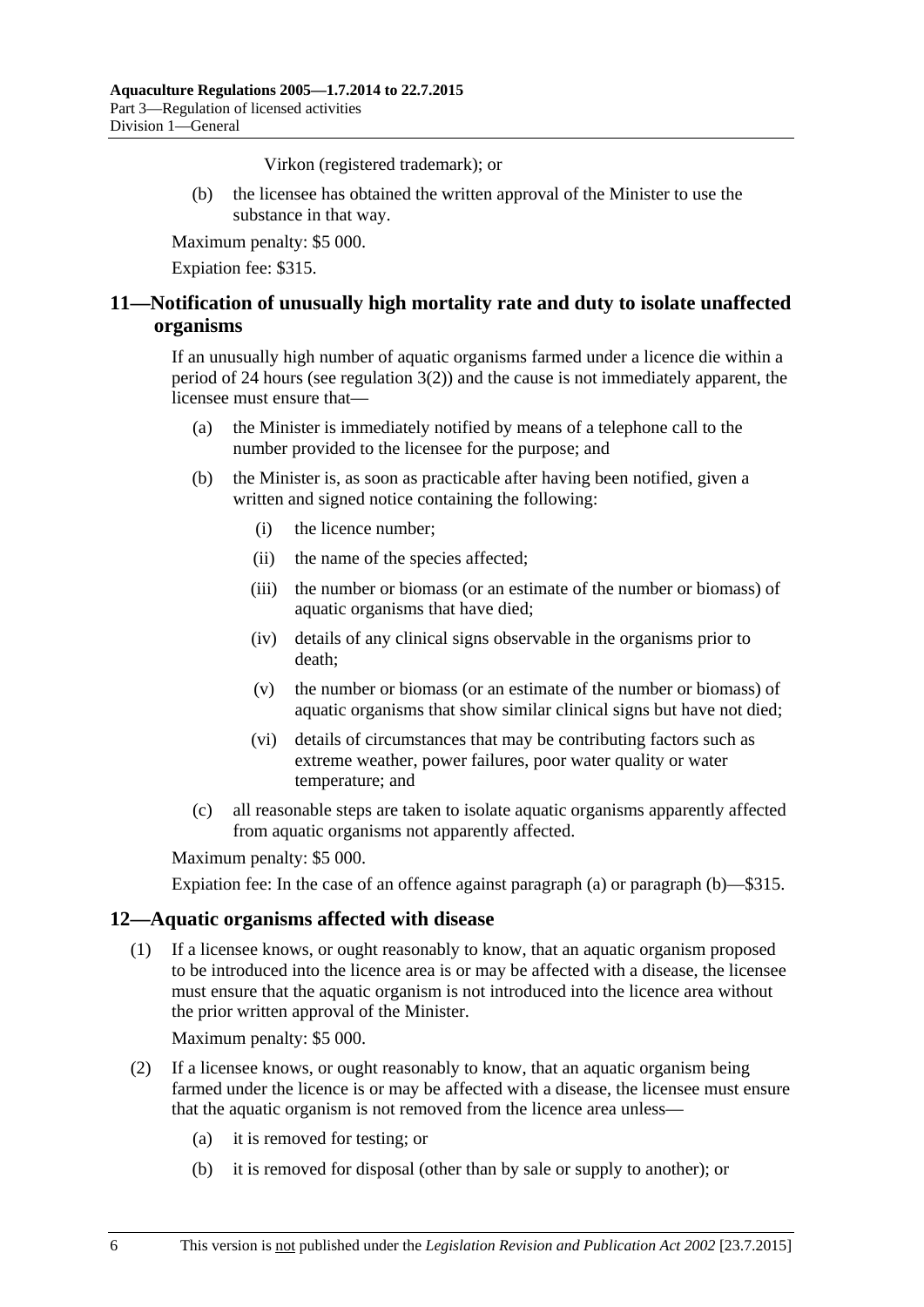(c) it is removed in accordance with the written approval of the Minister obtained by the licensee.

Maximum penalty: \$5 000.

(3) If an unusually high number of aquatic organisms farmed under a licence die within a period of 24 hours (see [regulation](#page-2-3) 3(2)) and the cause is not immediately apparent, the licensee will be taken to know that the aquatic organisms may be affected with a disease.

# <span id="page-6-0"></span>**13—Stock register**

(1) A licensee must maintain a stock register in accordance with this regulation. Maximum penalty: \$5 000.

Expiation fee: \$315.

- (2) The stock register must contain (in a readily understandable and legible form)—
	- (a) the following information in respect of aquatic organisms supplied to the licensee:
		- (i) the date on which the aquatic organisms were received by the licensee;
		- (ii) the name and address of the person who supplied the aquatic organisms;
		- (iii) the species of aquatic organisms;
		- (iv) the number or biomass of aquatic organisms received;
		- (v) the age or developmental stage of the aquatic organisms when received;
		- (vi) details identifying the place at which the aquatic organisms were last reared before supply or the place at which the aquatic organisms were collected;
		- (vii) a copy of any health certification that accompanied the aquatic organisms; and
	- (b) the following information in respect of aquatic organisms collected by the licensee:
		- (i) details identifying the authority under the *[Fisheries Act](http://www.legislation.sa.gov.au/index.aspx?action=legref&type=act&legtitle=Fisheries%20Act%201982) 1982* under which the aquatic organisms were collected;
		- (ii) the date the aquatic organisms were collected;
		- (iii) details identifying the place at which the aquatic organisms were collected;
		- (iv) the species of aquatic organisms;
		- (v) the number or biomass of aquatic organisms collected;
		- (vi) the age or developmental stage of the aquatic organisms when collected; and
	- (c) the following information in respect of aquatic organisms bred by the licensee: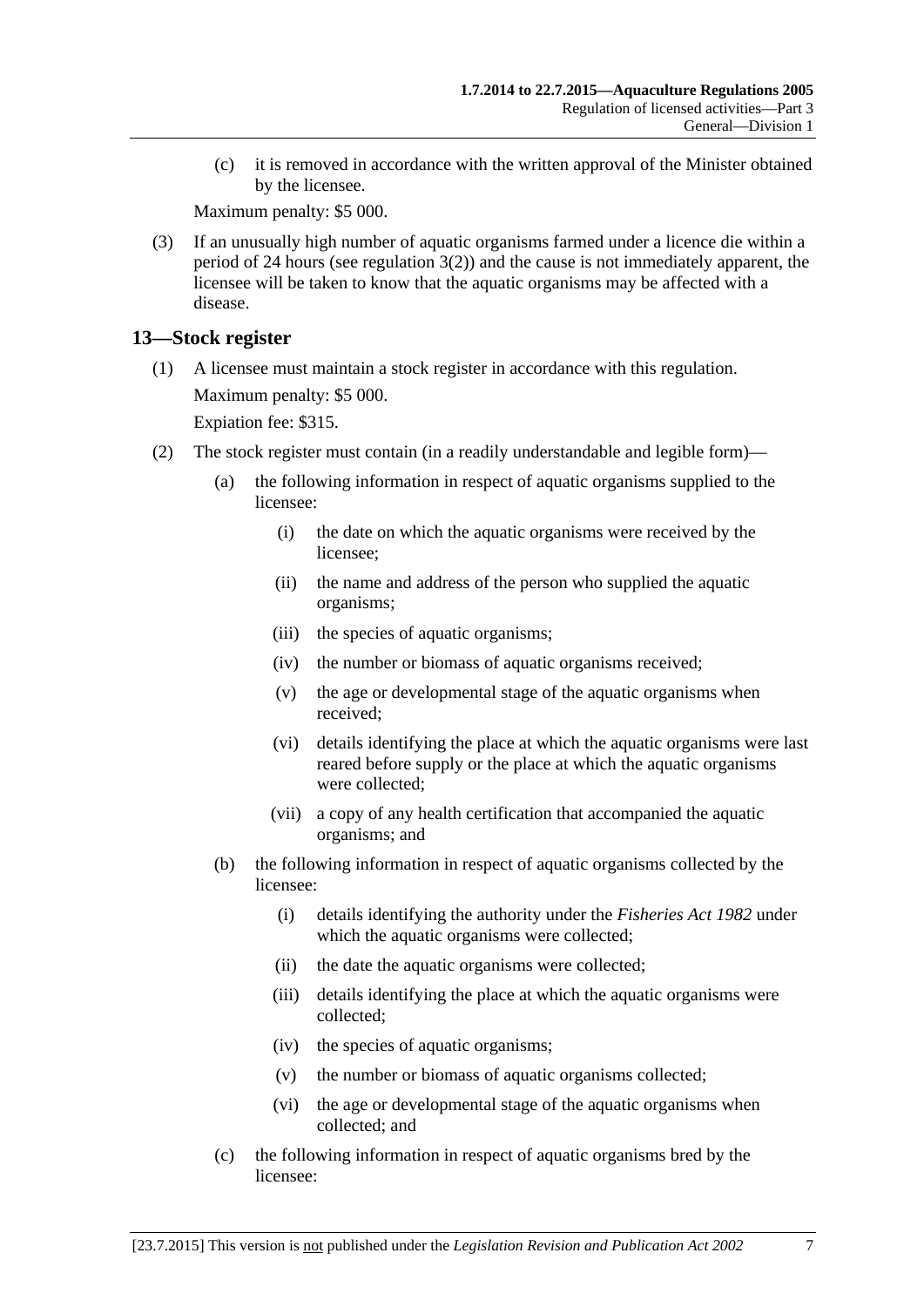- (i) the date (or an estimate of the date) the aquatic organisms were bred;
- (ii) the species of aquatic organisms;
- (iii) details identifying the broodstock used to breed the aquatic organisms;
- (iv) the number or biomass (or an estimate of the number or biomass) of aquatic organisms bred; and
- (d) the following information in respect of aquatic organisms supplied by the licensee to another person:
	- (i) the date on which the aquatic organisms were supplied;
	- (ii) the name and address of the person to whom the aquatic organisms were supplied;
	- (iii) the species of aquatic organisms;
	- (iv) the number or biomass of aquatic organisms supplied;
	- (v) the age or developmental stage of the aquatic organisms when supplied;
	- (vi) a copy of any health certification provided by the licensee to accompany the aquatic organisms; and
- (e) the following information in respect of aquatic organisms that have died during aquaculture:
	- (i) the species of aquatic organisms;
	- (ii) the date (or an estimate of the date) the aquatic organisms died;
	- (iii) the number or biomass (or an estimate of the number or biomass) of aquatic organisms that have died;
	- (iv) the age or developmental stage of the aquatic organisms at death;
	- (v) a description of how and where the aquatic organisms were disposed of; and
- (f) details of treatment administered for therapeutic or prophylactic purposes to aquatic organisms kept under the licence including—
	- (i) the reasons for the treatment; and
	- (ii) the dates on which the treatment was administered; and
	- (iii) the name (including trade or patent name) of each substance used as part of the treatment and the dosages or amounts administered; and
	- (iv) information that identifies the aquatic organisms that received treatment by reference to tank or cage number or by other means.
- (3) A record required to be entered in the stock register must be entered within 7 days after the event to which it relates.
- (4) A record entered in the stock register must be retained for 5 years from the date on which it was entered.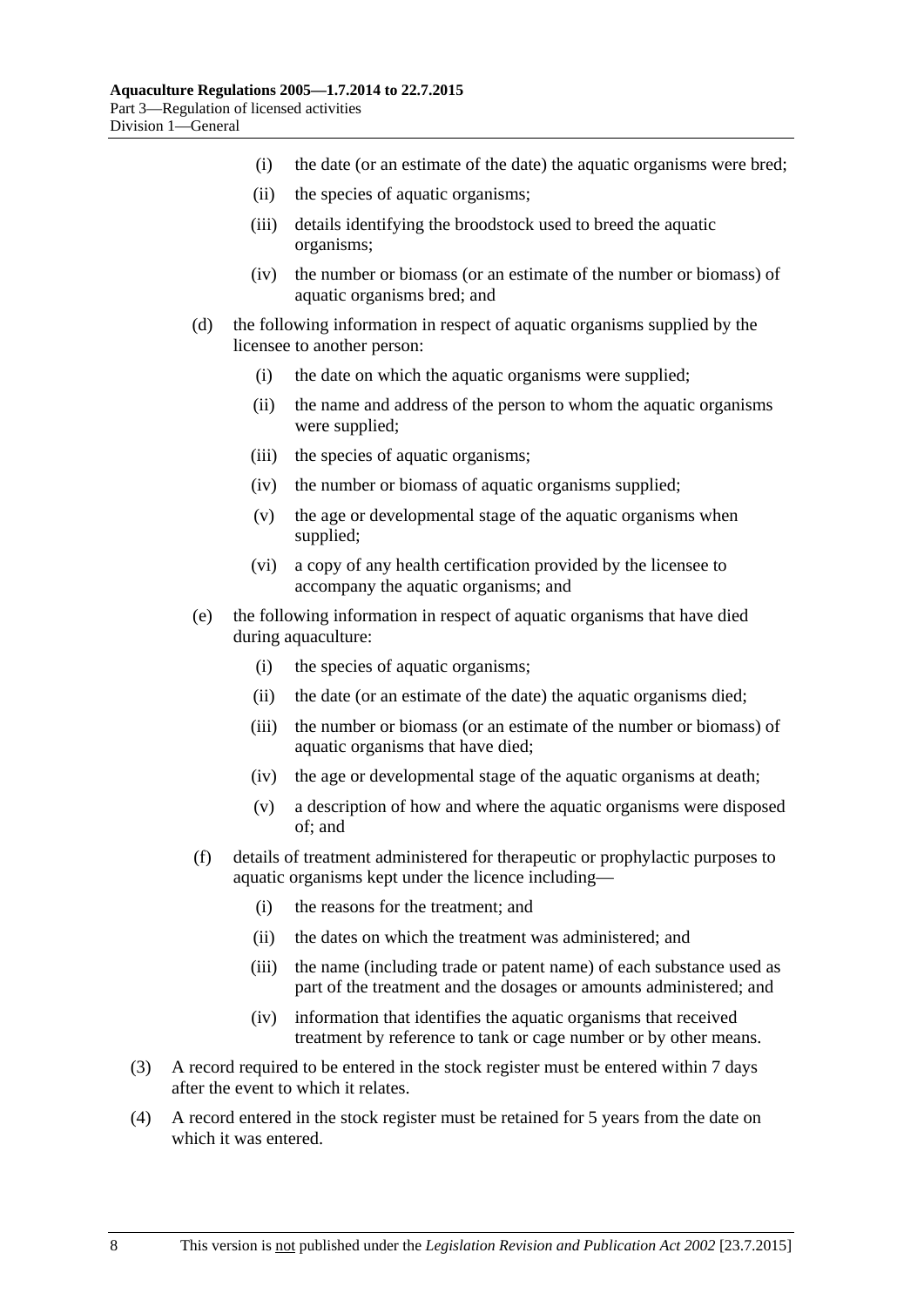### <span id="page-8-0"></span>**14—Periodic returns**

A licensee must, on a date or dates determined by the Minister in each year, provide the Minister with a periodic return containing such information as the Minister requires in the manner and form determined by the Minister.

Maximum penalty: \$5 000.

Expiation fee: \$315.

# <span id="page-8-1"></span>**Division 2—Aquaculture in State waters**

#### <span id="page-8-2"></span>**15—Application of Division**

This Division applies to aquaculture leases and to aquaculture licences authorising aquaculture in an area comprised of State waters or State waters and adjacent land within the meaning of the *[Harbors and Navigation Act](http://www.legislation.sa.gov.au/index.aspx?action=legref&type=act&legtitle=Harbors%20and%20Navigation%20Act%201993) 1993*.

## <span id="page-8-3"></span>**16—Requirement to mark-off area and maintain structures or equipment used to mark-off area**

The holder of an aquaculture lease is guilty of an offence if—

- (a) the boundaries of the marked-off area of the lease are not marked off or indicated in the manner required under the conditions of the lease or a corresponding licence; or
- (b) the structures or equipment used to mark off or indicate the boundaries of the marked-off area of the lease under the conditions of the lease or a corresponding licence are not maintained in good working condition.

Maximum penalty: \$5 000.

Expiation fee: \$315.

#### <span id="page-8-4"></span>**17—Farming structures**

- (1) A licensee must ensure that—
	- (a) sea cages used for aquaculture are clearly marked with the licence number; and
	- (b) farming structures being used for aquaculture are—
		- (i) except when being placed into position, moved or recovered—
			- (A) securely fixed or moored in place so as to remain wholly within the licence area; and
			- (B) anchored in a manner that minimises the impact on the benthos; and
		- (ii) maintained in good working condition; and
	- (c) equipment used to secure, anchor or mark the position of a farming structure is located wholly within the licence area; and
	- (d) if the aquaculture involves the use of a floating culture unit in subtidal waters—the distance between the unit and the sea floor is at least 3 metres at all times unless otherwise approved in writing by the Minister; and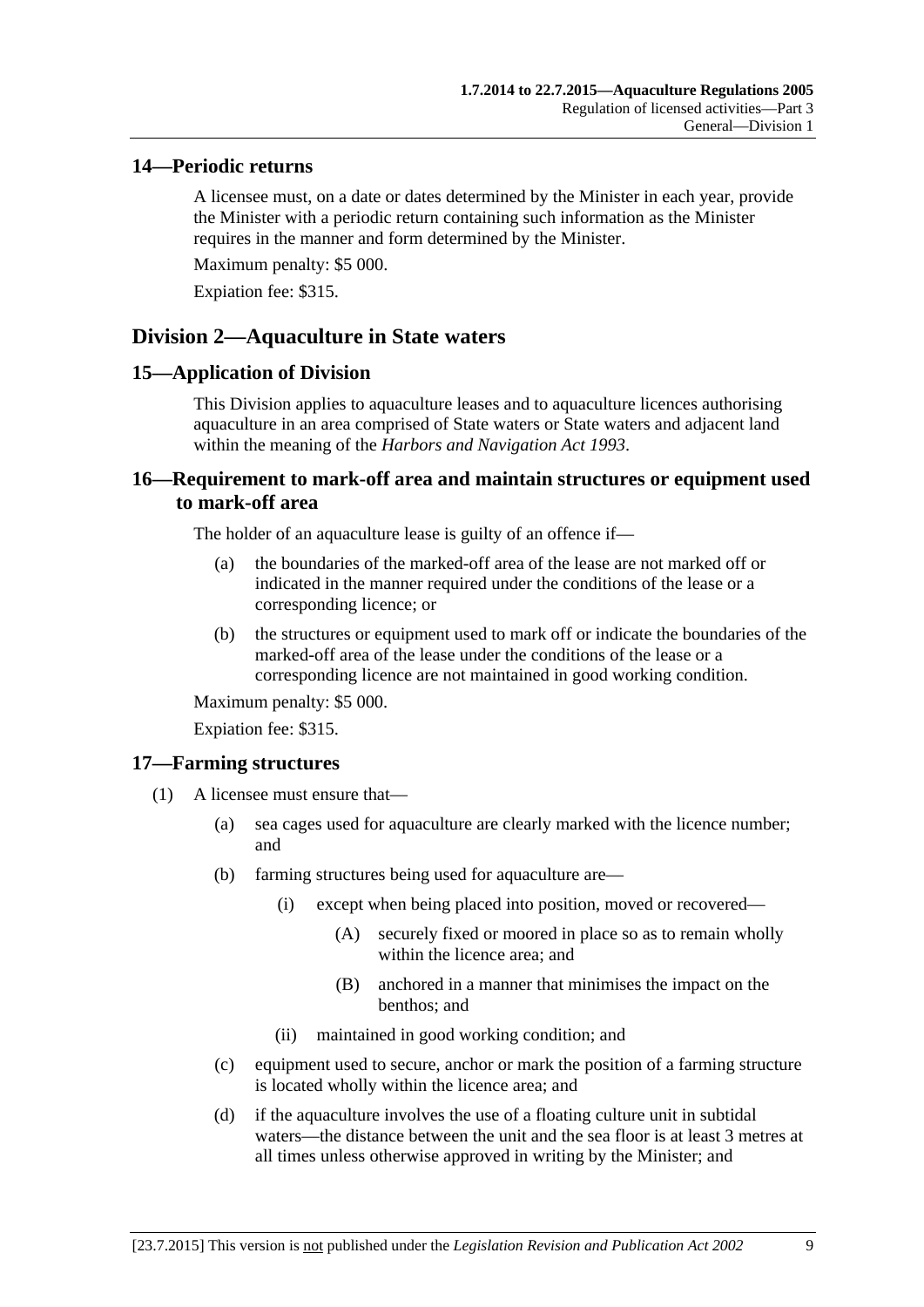(e) stocked sea cages are not located in the same place that stocked sea cages have been located within the preceding 12 months.

Maximum penalty: \$5 000.

Expiation fee: \$315.

(2) A licensee must ensure that if a farming structure used for aquaculture, or any equipment used to secure, anchor or mark the position of the structure, is blown, washed or swept off the licence area, the structure or equipment is recovered as soon as practicable.

Maximum penalty: \$5 000.

Expiation fee: \$315.

#### <span id="page-9-0"></span>**18—Health certificates for abalone farmed on navigable vessel**

- <span id="page-9-1"></span>(1) A licensee authorised to carry on abalone aquaculture on a navigable vessel as it operates within an area of State waters must ensure that the following requirements are complied with in respect of aquaculture stock brought on to the vessel:
	- (a) the aquaculture stock must be comprised of abalone that have been hatchery reared in South Australia;
	- (b) the abalone must be accompanied by a certificate—
		- (i) that is in a form approved by the Minister; and
		- (ii) that has been issued—
			- (A) by a veterinary diagnostic laboratory accredited by the National Association of Testing Authorities; and
			- (B) within the previous 14 days; and
			- (C) following examination of at least 30 abalone; and
		- (iii) that certifies that the abalone in the test sample are not affected with a notifiable condition within the meaning of the *[Livestock Act](http://www.legislation.sa.gov.au/index.aspx?action=legref&type=act&legtitle=Livestock%20Act%201997) 1997* and do not display signs of being affected with a disease;
	- (c) at least 2 days before the abalone are brought on to the vessel the Minister must be provided with a copy of the certificate referred to in [paragraph](#page-9-1) (b).

Maximum penalty: \$5 000.

#### Expiation fee: \$315.

- (2) A licensee authorised to carry on abalone aquaculture on a navigable vessel as it operates within an area of State waters must ensure that at least once in each 6 month period the Minister is provided with a copy of a certificate—
	- (a) that is in a form approved by the Minister; and
	- (b) that has been issued—
		- (i) by a veterinary diagnostic laboratory accredited by the National Association of Testing Authorities; and
		- (ii) within the previous 14 days; and
		- (iii) following examination of at least 30 abalone that have been farmed on the vessel for at least 1 month; and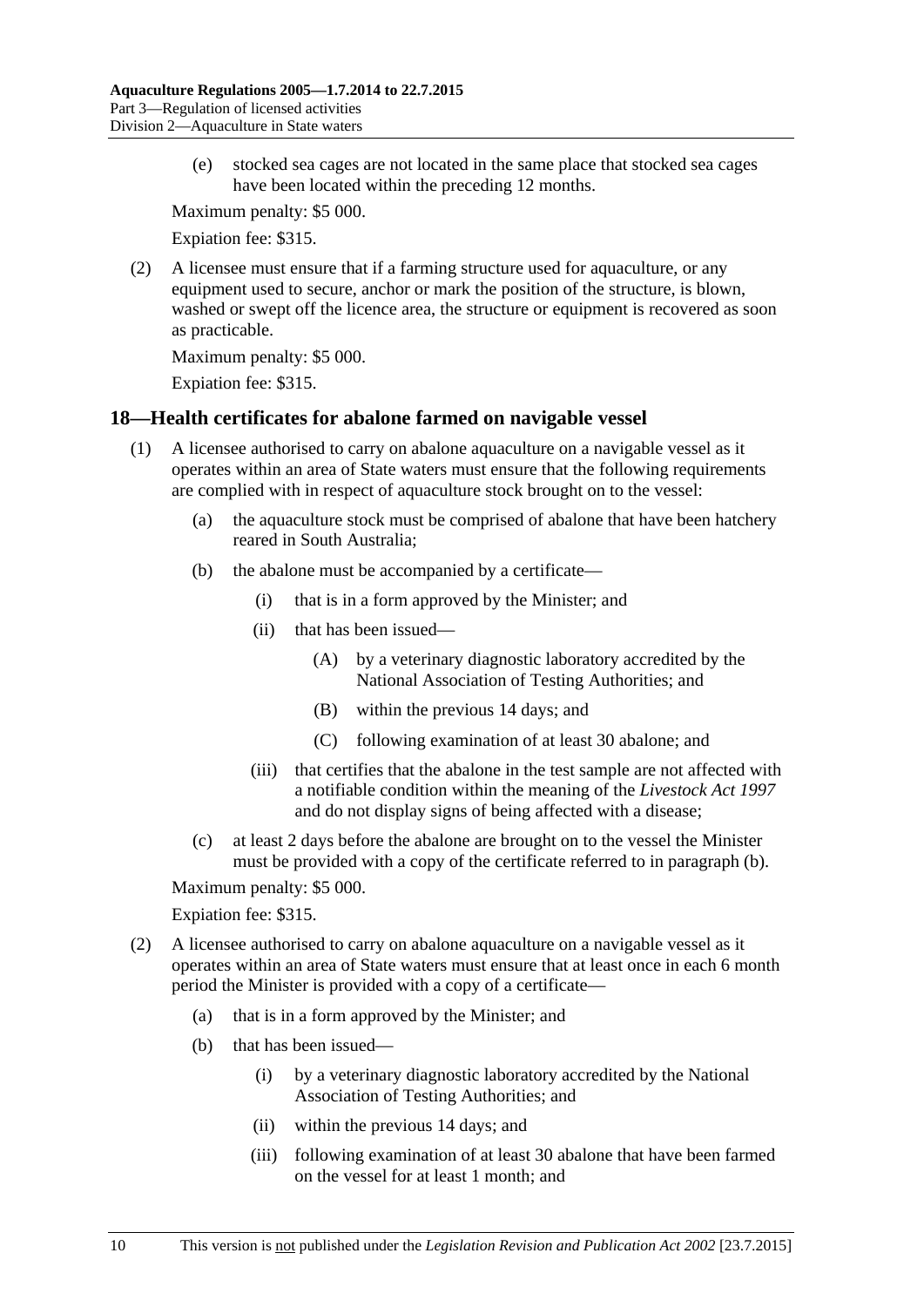(c) that certifies that the abalone in the test sample are not affected with a notifiable condition within the meaning of the *[Livestock Act](http://www.legislation.sa.gov.au/index.aspx?action=legref&type=act&legtitle=Livestock%20Act%201997) 1997* and do not display signs of being affected with a disease.

Maximum penalty: \$5 000.

Expiation fee: \$315.

# <span id="page-10-0"></span>**19—Strategies relating to escape of stock and interaction with seabirds and large marine vertebrates**

- <span id="page-10-2"></span>(1) A licensee must—
	- (a) have a written strategy approved by the Minister—
		- (i) for minimising the risk of the escape of aquaculture stock into the wild; and
		- (ii) for minimising adverse interactions with seabirds and large marine vertebrates resulting from aquaculture carried on under the licence; and
	- (b) ensure that activities under the licence conform with the approved strategy.

Maximum penalty: \$5 000.

- (2) If, at any time, the Minister is not satisfied as to the adequacy of an approved strategy, the Minister may require the strategy to be resubmitted for approval within a specified period in a modified form (which may be specified by the Minister).
- (3) If a licensee fails to resubmit a strategy as required, the licensee is guilty of an offence.

Maximum penalty: \$5 000.

Expiation fee: \$315.

- (4) Before requiring a strategy to be resubmitted, the Minister must give the licensee written notice of the proposed action, inviting the licensee to make written submissions in relation to the proposed action within a period specified in the notice (being not less than 14 days from the day on which the notice is given to the licensee).
- (5) [Subregulation](#page-10-2) (1) does not apply to a licensee who held a licence immediately before the commencement of this regulation until 6 months after that commencement.
- (6) A licensee who held a licence immediately before the commencement of this regulation must submit a written strategy (as referred to in [subregulation](#page-10-2) (1)) for approval within 3 months after the commencement of this regulation.

Maximum penalty: \$5 000.

Expiation fee: \$315.

#### <span id="page-10-1"></span>**20—Notification of entanglement of certain animals**

If a protected animal becomes confined in or entangled in a farming structure or other equipment used in connection with aquaculture, the licensee must—

(a) immediately after becoming aware of the situation notify the Minister by means of a telephone call to the number provided to the licensee for the purpose; and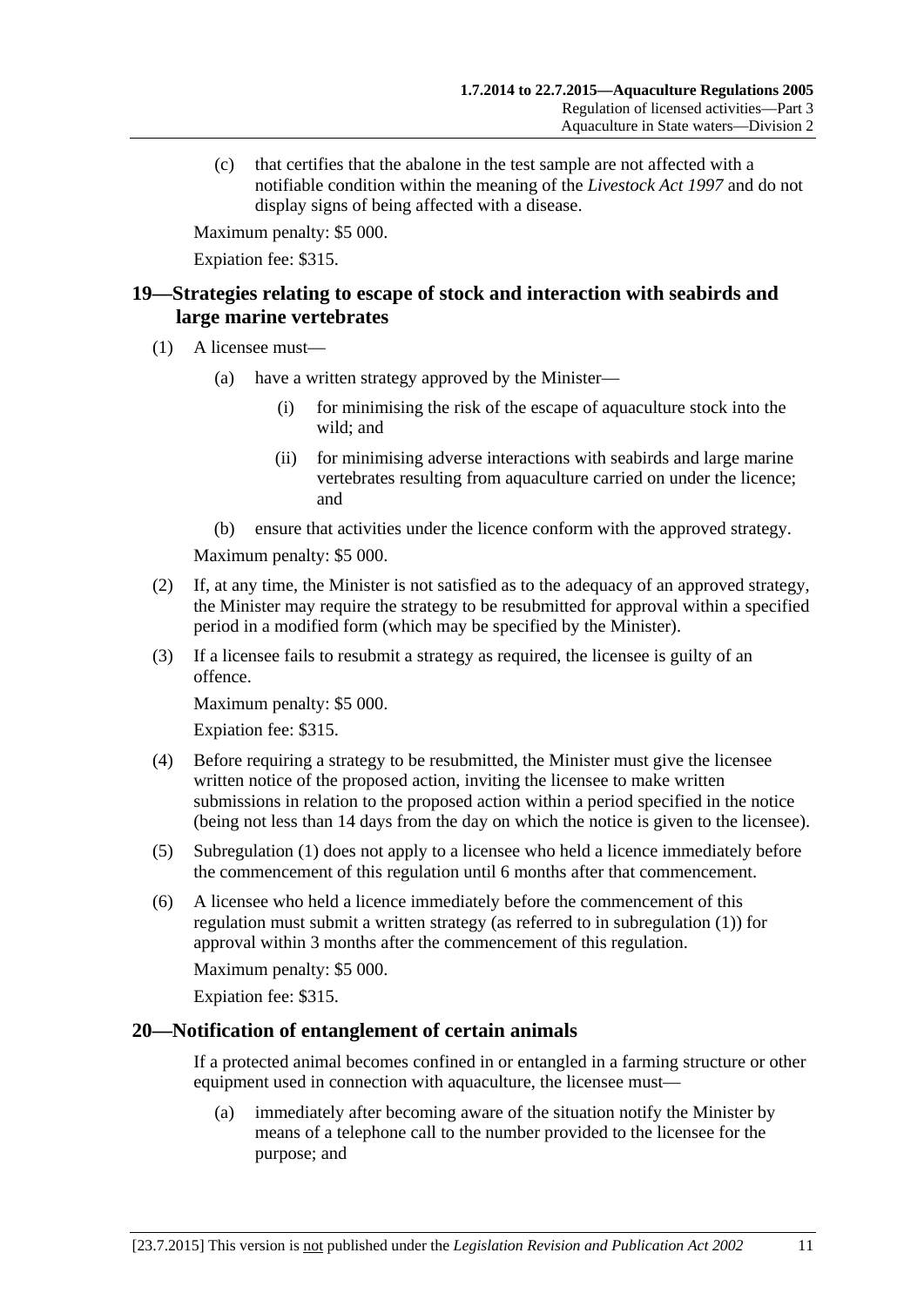(b) within 2 days after becoming aware of the situation notify the Minister in writing of the action taken to deal with the situation.

Maximum penalty: \$5 000.

#### <span id="page-11-0"></span>**21—Notification of escape of stock or damage that may lead to escape of stock**

A licensee must—

- (a) within 12 hours after becoming aware of the escape of hatchery reared aquaculture stock or damage to a farming structure, or to other equipment, that may lead to the escape of hatchery reared aquaculture stock, notify the Minister (by means of a telephone call or fax to the number provided to the licensee for the purpose) of the escape or damage, including the following details:
	- (i) the species of aquatic organisms affected;
	- (ii) the date (or an estimate of the date) on which the escape or damage took place;
	- (iii) the number and biomass (or an estimate of the number and biomass) of aquatic organisms that have escaped;
	- (iv) the age or developmental stage of the aquatic organisms at the time of their escape;
	- (v) details of the circumstances in which the escape or damage took place; and
- <span id="page-11-2"></span>(b) within 7 days after becoming aware of the escape or damage notify the Minister in writing of the action taken to deal with it.

Maximum penalty: \$5 000.

Expiation fee: In the case of an offence against [paragraph](#page-11-2) (b)—\$315.

# <span id="page-11-1"></span>**22—Environmental monitoring and reporting—farming of molluscs in subtidal area**

- (1) If a licence authorises the farming of molluscs in a subtidal area, the licensee must cause a benthic assessment recording to be made as follows:
	- (a) a colour videotape of the sea floor must be made at least once each reporting year at approximately the same time in each year;
	- (b) the underwater path videotaped must transect at least 100 metres of the licence area, originating within the licence area, proceeding parallel to and within 2 metres of longlines or other farming structures and finishing at least 50 metres outside the boundary of the licence area;
	- (c) the path must include at least 1 anchor of a farming structure and an area of at least 1 metre of the sea floor either side of the anchor;
	- (d) the path must follow, as close as practically possible, a straight line;
	- (e) the same path must be videotaped each reporting year;
	- (f) the videotape must be continuously recorded from start to finish with no editing breaks;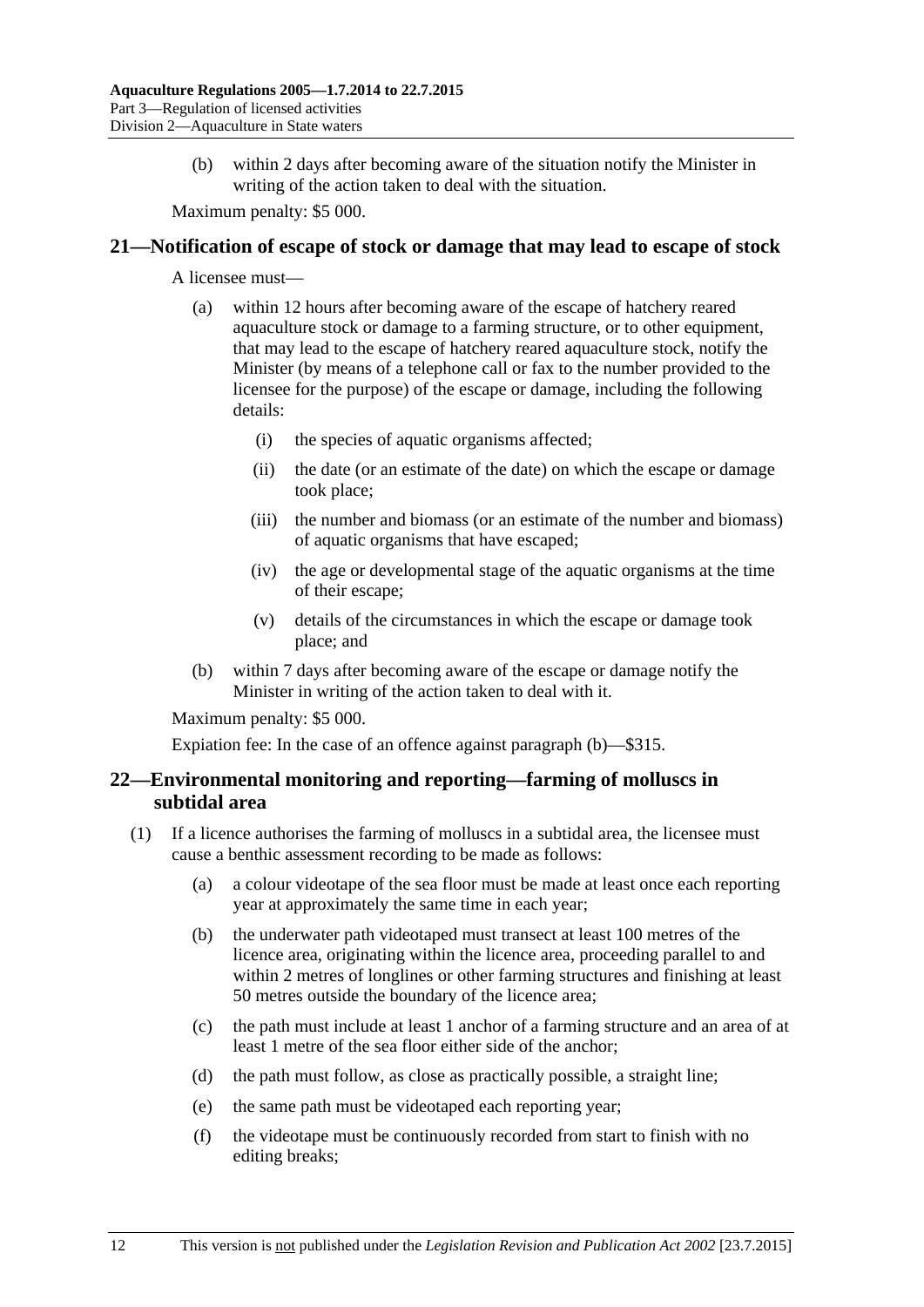- (g) the videotape must start and finish with an above water  $360^{\circ}$  pan of the horizon lasting at least 30 seconds per pan;
- (h) a minimum width of 2 metres of sea floor must be in the field of view at all times;
- (i) the angle of videotaping to the sea floor must be approximately  $45^\circ$ ;
- (j) the correct date and time must be continuously present on the videotape;
- (k) footage must be steady and taken at a very slow pace of approximately 1 metre every 2 to 4 seconds and must stop at the site of any anchor videotaped for at least 30 seconds;
- (l) the camera lens must be focussed on the sea floor at all times;
- (m) the path videotaped must be adequately lit to show benthic flora and fauna colours (so that the lighting level is equivalent to that produced by 2 high intensity discharge underwater metal halide 10 watt lamps);
- (n) the videotape must be examined after the recording and, if it is not of sufficient quality to enable a satisfactory assessment of the benthic environment of the path required to be videotaped, a further recording must be made;
- (o) a written record must be made of the location (using WGS84 or GDA94 datum) of the start and finish of the path videotaped and of the date and time of the start and finish of the videotaping;
- (p) a written record must be made detailing each of the following for each 10 metres of the path videotaped:
	- (i) the level of sedimentary disturbance resulting from biological activity (bioturbation);
	- (ii) undulation;
	- (iii) natural organic waste;
	- (iv) aquaculture waste including detached farming shell debris;
	- (v) sand colour;
	- (vi) macroalgal cover;
	- (vii) seagrass cover;
	- (viii) microbial mats (for example, *Beggiatoa sp*);
	- (ix) blue-green algal mats;
	- (x) sponge cover;
	- (xi) the presence of—
		- (A) holothurians (sea cucumbers);
		- (B) ascidians (sea squirts);
		- (C) razor fish (*Pinna sp*);
		- (D) scallops;
		- (E) crabs;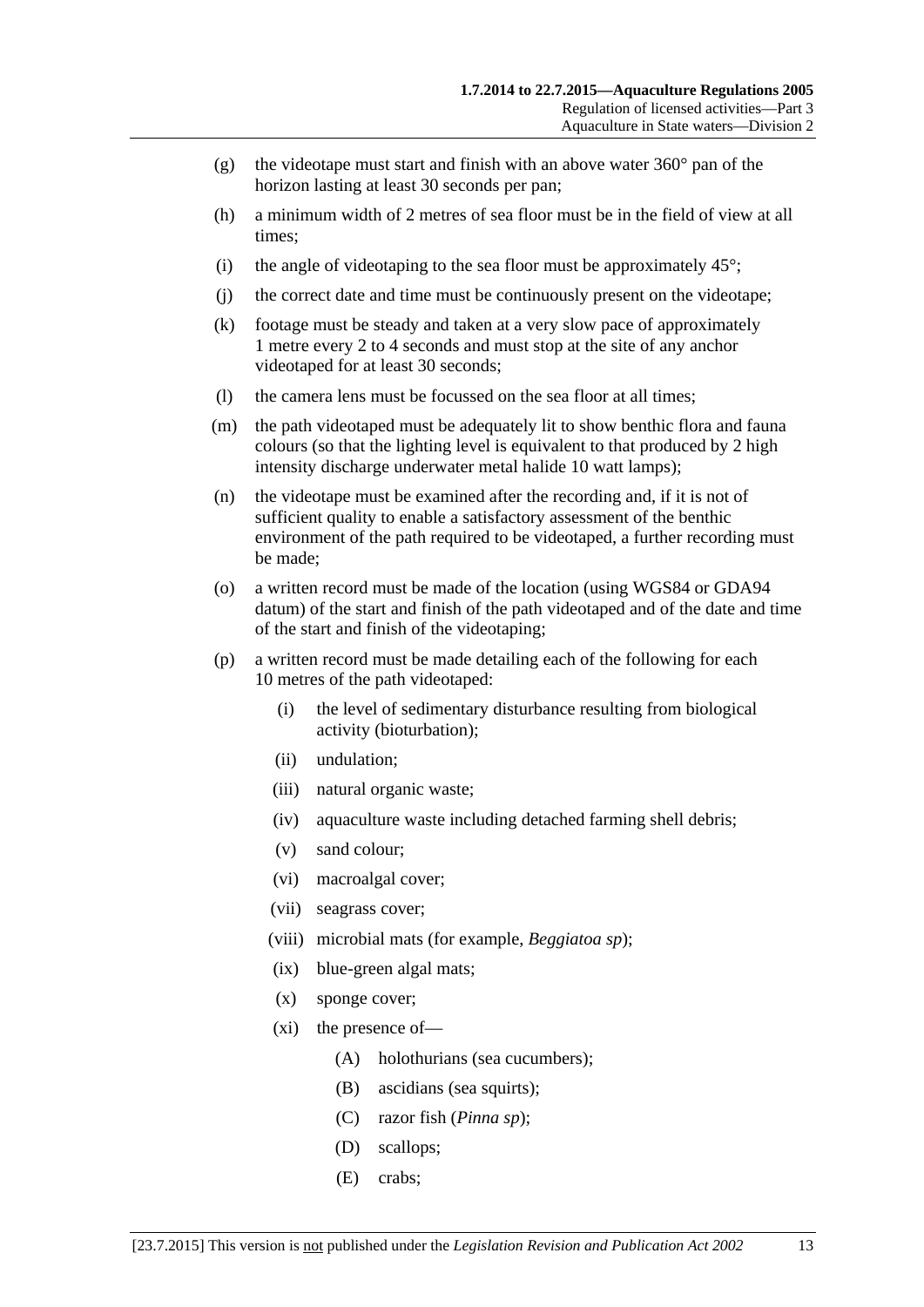- (F) gastropods;
- (G) fish;
- (H) seahorses and sea dragons.

- (2) If a licence authorises the farming of molluscs in a subtidal area, the licensee must, on or before the reporting day in each year, provide to the Minister a report for the preceding reporting year—
	- (a) containing the following:
		- (i) a map showing—
			- (A) the boundary of the licence area; and
			- (B) the location (using WGS84 or GDA94 datum) of the corners of the licence area; and
			- (C) the location (using WGS84 or GDA94 datum) of farming structures and the number, dimensions and spacing of the structures; and
			- (D) the location (using WGS84 or GDA94 datum) of the underwater path videotaped for the benthic assessment recording;
		- (ii) for each month—
			- (A) the amount and type of supplemental feed used in the licence area; and
			- (B) the amount and type of chemicals (including but not limited to therapeutic or prophylactic substances, antifoulants and disinfectants) used in the licence area;
		- (iii) such of the following details as are known about interaction that has occurred between large marine vertebrates and farming structures or equipment, personnel or aquaculture stock:
			- (A) the date of the interaction;
			- (B) the species of marine vertebrate involved;
			- (C) the location of the interaction;
			- (D) a description of the nature of the interaction;
		- (iv) if the author of the report is not the licensee—the author's name and address; and
	- (b) accompanied by a copy of the benthic assessment recording made for the reporting year (in a format approved by the Minister) and the records made in conjunction with the recording.

Maximum penalty: \$5 000.

Expiation fee: \$315.

(3) This regulation does not apply to a licence authorising the carrying on of aquaculture on a navigable vessel as it operates within an area of State waters.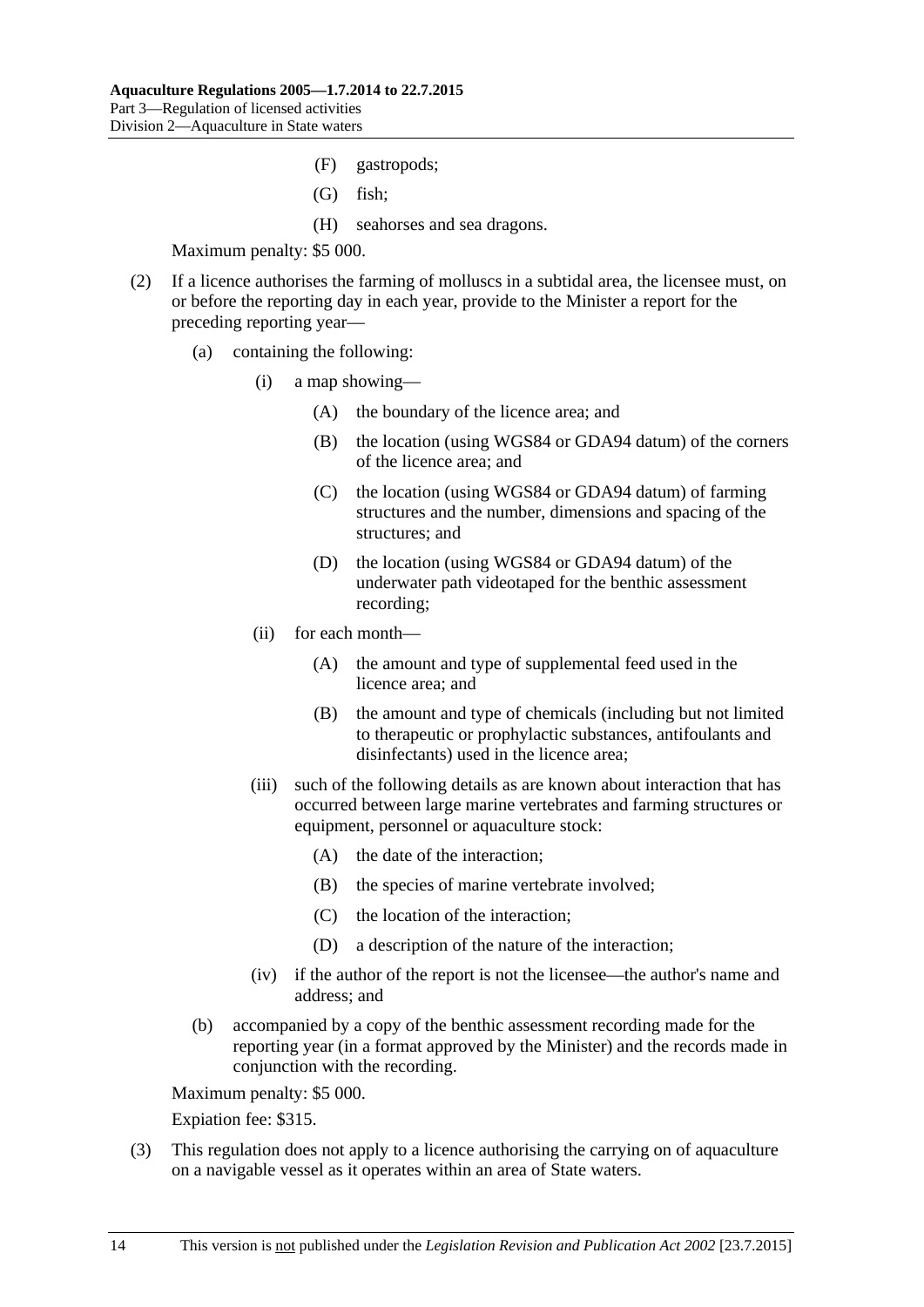# <span id="page-14-0"></span>**23—Environmental monitoring and reporting—farming of molluscs in intertidal area**

If a licence authorises the farming of molluscs in an intertidal area, the licensee must, on or before the reporting day in each year, provide to the Minister a report for the preceding reporting year containing the following:

- (a) a map showing—
	- (i) the boundary of the licence area; and
	- (ii) the location (using WGS84 or GDA94 datum) of the corners of the licence area; and
	- (iii) the location (using WGS84 or GDA94 datum) of farming structures and the number, dimensions and spacing of the structures;
- (b) for each month—
	- (i) the number of pacific oysters found in the licence area and not contained within a farming structure; and
	- (ii) the location in which they were found; and
	- (iii) a statement of whether they have been removed;
- (c) for each month—the amount and type of chemicals (including but not limited to therapeutic or prophylactic substances, antifoulants and disinfectants) used in the licence area;
- (d) such of the following details as are known about interaction that has occurred between large marine vertebrates and farming structures or equipment, personnel or aquaculture stock:
	- (i) the date of the interaction;
	- (ii) the species of marine vertebrate involved;
	- (iii) the location of the interaction;
	- (iv) a description of the nature of the interaction;

(e) if the author of the report is not the licensee—the author's name and address.

Maximum penalty: \$5 000.

Expiation fee: \$315.

## <span id="page-14-2"></span><span id="page-14-1"></span>**24—Environmental monitoring and reporting—farming of finfish**

- (1) If a licence authorises the farming of finfish, the licensee must cause a benthic assessment recording to be made as follows:
	- (a) a colour videotape of the sea floor must be made at least once each reporting year at approximately the same time in each year;
	- (b) at least 3 underwater paths must be videotaped as follows:
		- (i) 1 must be within the licence area originating as close as practicable to the side of a sea cage used for aquaculture under the licence and proceeding in the direction of the prevailing current (down current) for 150 metres; and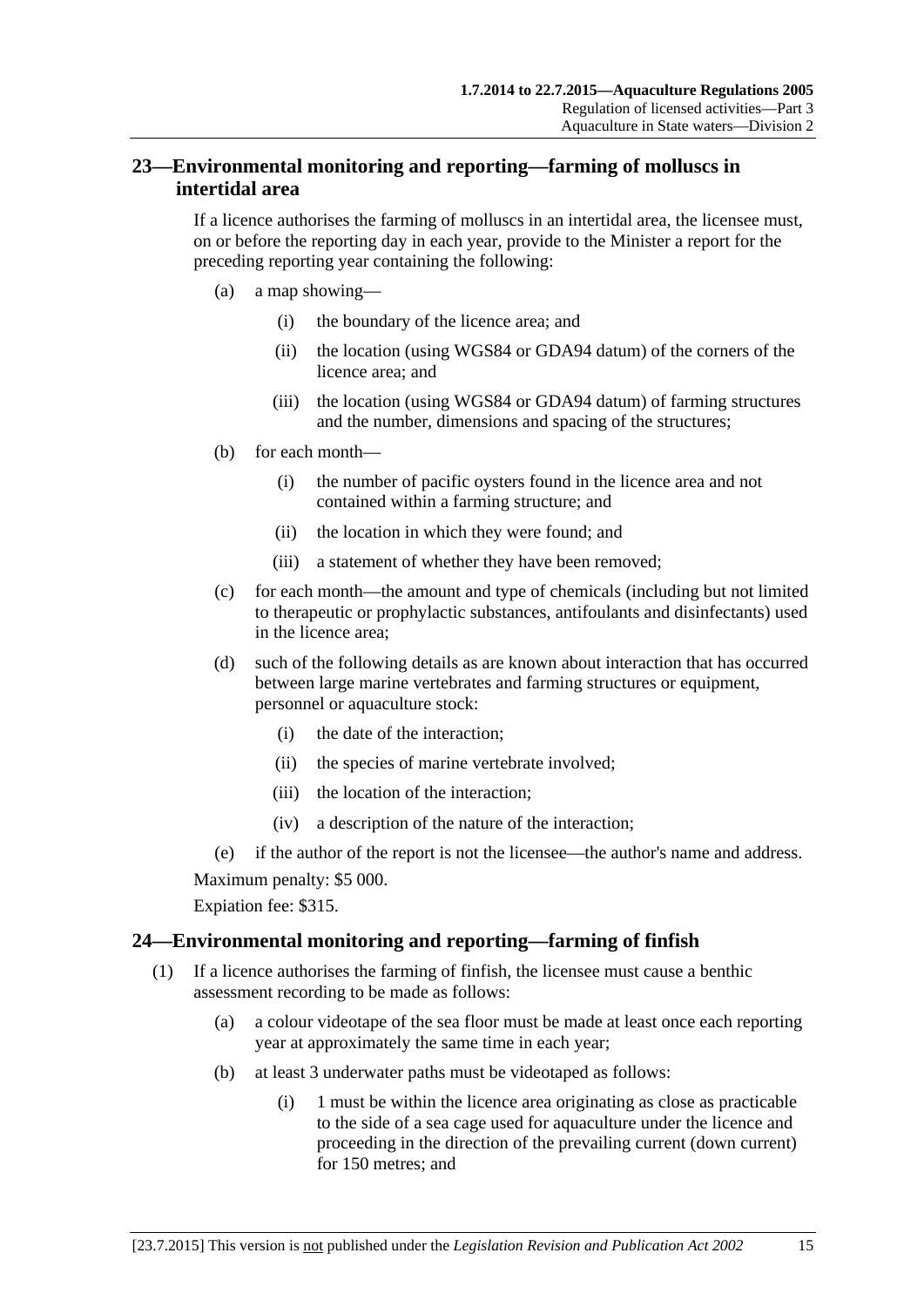- (ii) 1 must be within the licence area originating as close as practicable to the opposite side of the same sea cage and proceeding in the opposite direction of the prevailing current (up current) for 150 metres; and
- (iii) 1 must be outside the licence area originating at the midpoint of the prevailing down current boundary of the licence area and proceeding at right angles to the boundary for 150 metres (the *off-site transect*);
- (c) the same off-site transect must be videotaped each year;
- (d) the videotape of each path must be continuously recorded from start to finish with no editing breaks;
- (e) the videotape of each path must start and finish with an above water 360° pan of the horizon lasting at least 30 seconds per pan;
- (f) a minimum width of 2 metres of sea floor must be in the field of view at all times;
- (g) the angle of videotaping to the sea floor must be approximately  $45^{\circ}$ ;
- (h) the correct date and time must be continuously present on the videotape;
- (i) footage must be steady and taken at a very slow pace of approximately 1 metre every 2 to 4 seconds;
- (j) the camera lens must be focussed on the sea floor at all times;
- (k) each path videotaped must be adequately lit to show benthic flora and fauna colours (so that the lighting level is equivalent to that produced by 2 high intensity discharge underwater metal halide 10 watt lamps);
- (l) the videotape must be examined after the recording and, if it is not of sufficient quality to enable a satisfactory assessment of the benthic environment of the paths required to be videotaped, a further recording must be made;
- (m) a written record must be made of—
	- (i) the location (using WGS84 or GDA94 datum) of the start and finish of each path videotaped and of the date and time of the start and finish of the videotaping of each path; and
	- (ii) the location of the sea cage concerned (using WGS84 or GDA94 datum);
- (n) a written record must be made detailing each of the following for each 10 metres of each path videotaped:
	- (i) the level of sedimentary disturbance resulting from biological activity (bioturbation);
	- (ii) undulation;
	- (iii) natural organic waste;
	- (iv) aquaculture waste including waste baitfish and pellets;
	- (v) sand colour;
	- (vi) macroalgal cover;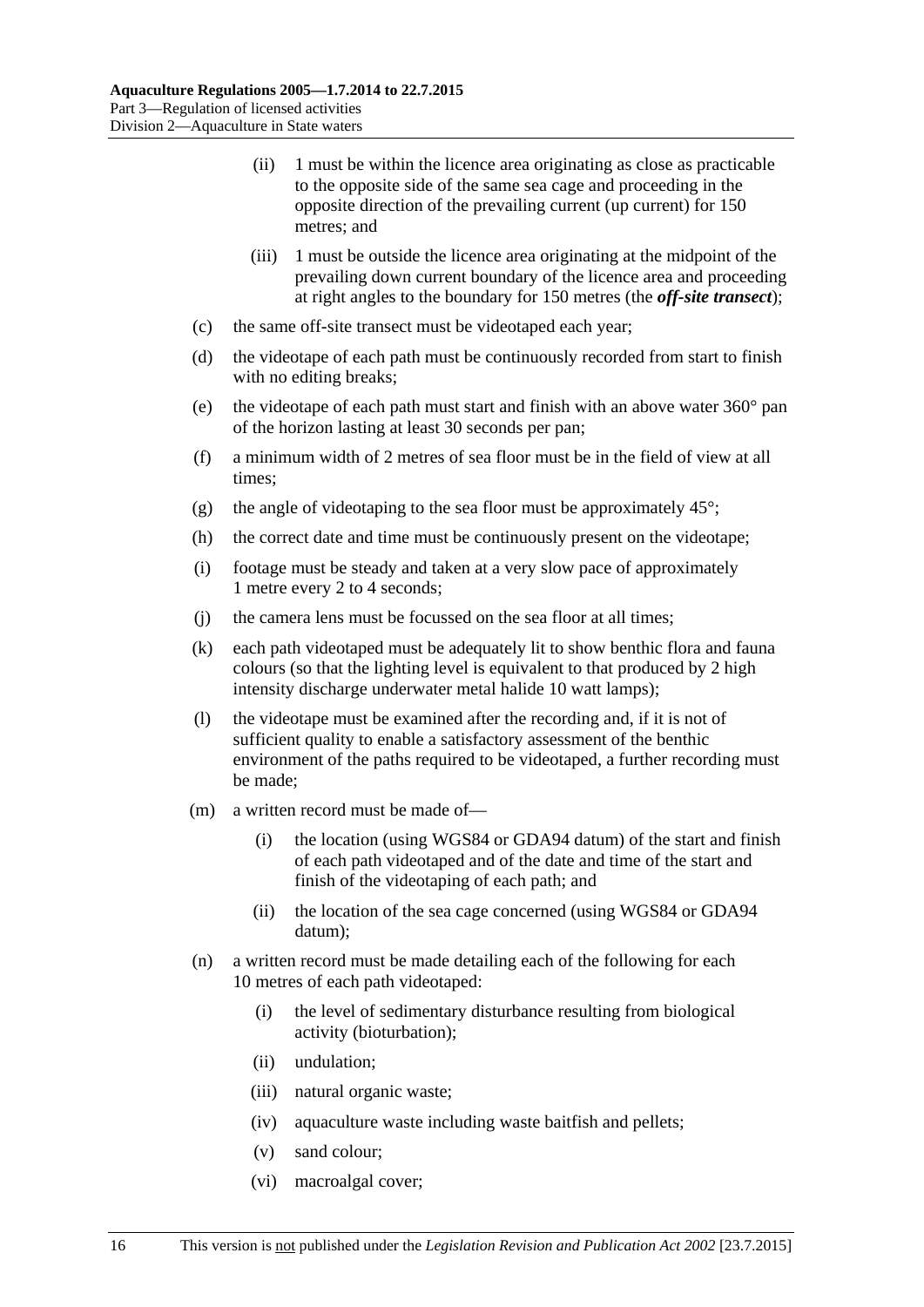- (vii) seagrass cover;
- (viii) microbial mats (for example, *Beggiatoa sp*);
- (ix) blue-green algal mats;
- (x) sponge cover;
- (xi) the presence of—
	- (A) holothurians (sea cucumbers);
	- (B) ascidians (sea squirts);
	- (C) razor fish (*Pinna sp*);
	- (D) scallops;
	- (E) crabs;
	- (F) gastropods;
	- (G) fish;
	- (H) seahorses and sea dragons.

- (2) However, [subregulation](#page-14-2) (1) only applies in a particular reporting year to a licence authorising the farming of prescribed wild caught tuna if the Minister notifies the licensee in writing of its application at least 1 month before the commencement of the reporting year.
- <span id="page-16-0"></span>(3) The Minister may, by notice in writing to a licensee authorised to farm finfish, require the licensee to prepare, within a period specified in the notice (but not more than once in each reporting year) a report on the health of benthic infaunal communities in the licence area and to take and analyse samples as specified in the notice for the purposes of the report.
- (4) A licensee must comply with a notice given under [subregulation](#page-16-0) (3). Maximum penalty: \$5 000.
- (5) If a licence authorises the farming of finfish, the licensee must, on or before the reporting day in each year, provide to the Minister a report for the preceding reporting year—
	- (a) containing the following:
		- (i) a map showing—
			- (A) the boundary of the licence area; and
			- (B) the location (using WGS84 or GDA94 datum) of the corners of the licence area; and
			- (C) the location (using WGS84 or GDA94 datum) of farming structures and the number, dimensions and spacing of the structures; and
			- (D) the location (using WGS84 or GDA94 datum) of fallowed areas and the period for which the areas were fallow; and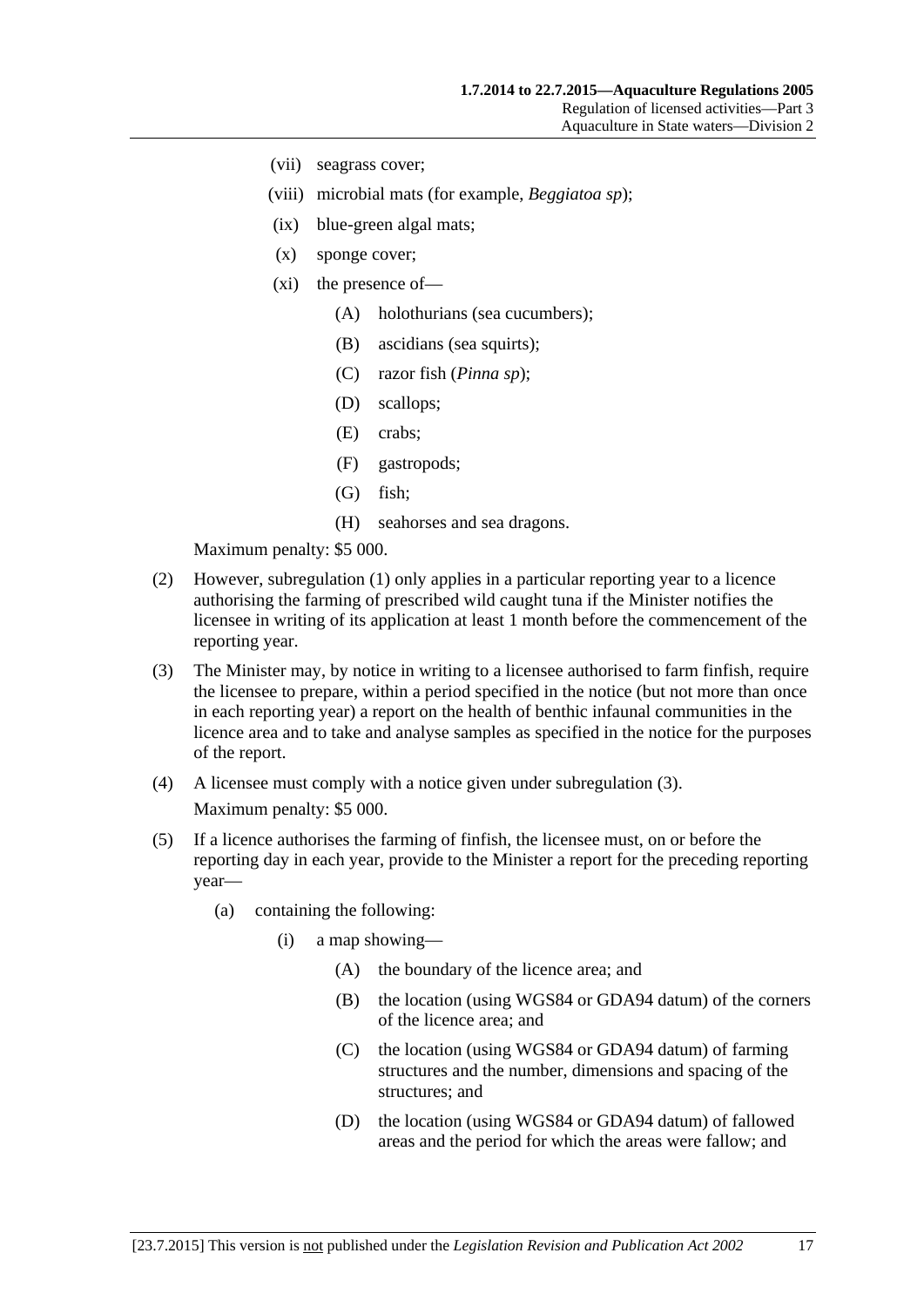- (E) if the licensee is required to make a benthic assessment recording—the location (using WGS84 or GDA94 datum) of each of the underwater paths videotaped for the benthic assessment recording;
- (ii) for each month—
	- (A) an estimate of the number and biomass of finfish in the licence area; and
	- (B) the amount and type of supplemental feed used in the licence area; and
	- (C) the amount and type of chemicals (including but not limited to therapeutic or prophylactic substances, antifoulants and disinfectants) used in the licence area;
- (iii) such of the following details as are known about interaction that has occurred between large marine vertebrates and farming structures or equipment, personnel or aquaculture stock:
	- (A) the date of the interaction;
	- (B) the species of marine vertebrate involved;
	- (C) the location of the interaction;
	- (D) a description of the nature of the interaction;
- (iv) if the author of the report is not the licensee—the author's name and address; and
- (b) if the licensee is required to make a benthic assessment recording—accompanied by a copy of the benthic assessment recording made for the reporting year (in a format approved by the Minister) and the records made in conjunction with the recording; and
- (c) if the licensee is required to prepare a report on the health of the benthic infaunal communities—accompanied by a copy of the report.

Expiation fee: \$315.

#### <span id="page-17-0"></span>**25—Environmental monitoring and reporting—navigable vessels**

- <span id="page-17-1"></span>(1) If a licence authorises the carrying on of aquaculture on a navigable vessel as it operates within an area of State waters, the licensee must carry out water testing as follows:
	- (a) water samples must be collected at least 6 times per reporting year (at intervals not closer than 2 months) at approximately the same times and dates in each year;
	- (b) samples of water to be used for aquaculture on the vessel must be collected as follows:
		- (i) the samples must be representative samples of water to be used on the vessel;
		- (ii) 2 samples must be collected;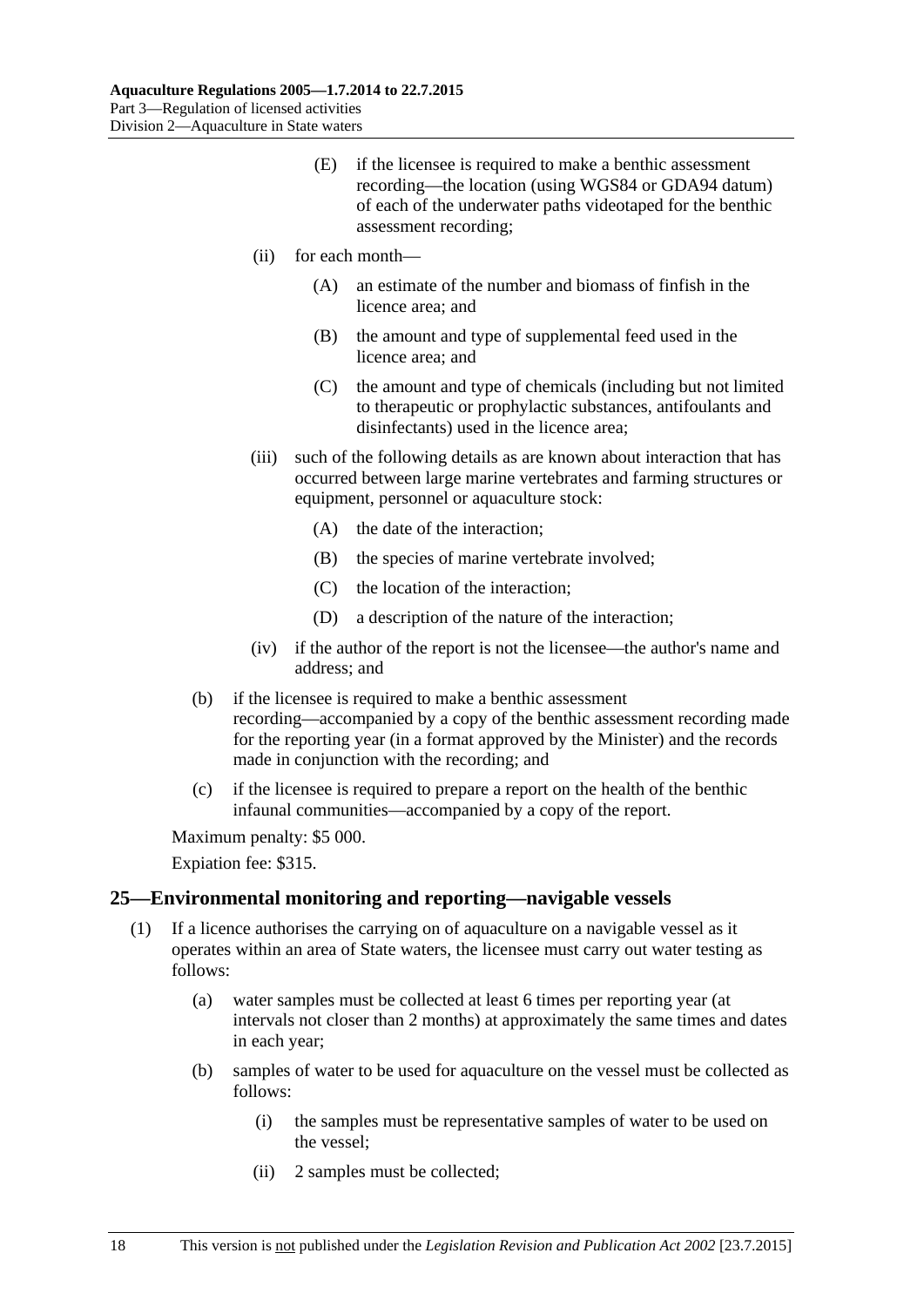- (c) samples of waste water discharged from the vessel must be collected as follows:
	- (i) the samples must be representative samples of water discharged from the vessel (after the water has been treated ready for discharge);
	- (ii) the samples must be of waste water resulting from the use of the water sampled under [paragraph](#page-17-1) (b);
	- (iii) if there is only 1 point at which waste water is discharged from the vessel—at least 2 samples must be collected directly from the discharge point;
	- (iv) if there is more than 1 discharge point—a sample must be collected directly from at least 2 of the discharge points;
- (d) the samples must be tested for oxidised nitrogen (as nitrogen  $NO<sub>3</sub>+NO<sub>2</sub>$ ), ammonia (total as nitrogen  $NH_4+NH_3$ ), soluble phosphorous and total suspended solids in an accredited laboratory;
- (e) the samples must be collected in a manner and using containers that comply with the requirements of the testing laboratory.

- (2) If a licence authorises the carrying on of aquaculture on a navigable vessel as it operates within an area of State waters, the licensee must, on or before the reporting day in each year, provide to the Minister a report for the preceding reporting year—
	- (a) containing the following:
		- (i) the dates on which water samples were collected;
		- (ii) for each month—
			- (A) the amount and type of supplemental feed used in aquaculture on the vessel; and
			- (B) the amount and type of chemicals (including but not limited to therapeutic or prophylactic substances, antifoulants and disinfectants) used in aquaculture on the vessel;
		- (iii) if the author of the report is not the licensee—the author's name and address; and
	- (b) accompanied by a copy of the results of the testing of the water samples provided by the laboratory.

Maximum penalty: \$5 000.

Expiation fee: \$315.

## <span id="page-18-0"></span>**Division 3—Aquaculture not in State waters**

#### <span id="page-18-1"></span>**26—Application of Division**

This Division applies to aquaculture licences authorising aquaculture in an area not comprised of State waters or State waters and adjacent land within the meaning of the *[Harbors and Navigation Act](http://www.legislation.sa.gov.au/index.aspx?action=legref&type=act&legtitle=Harbors%20and%20Navigation%20Act%201993) 1993*.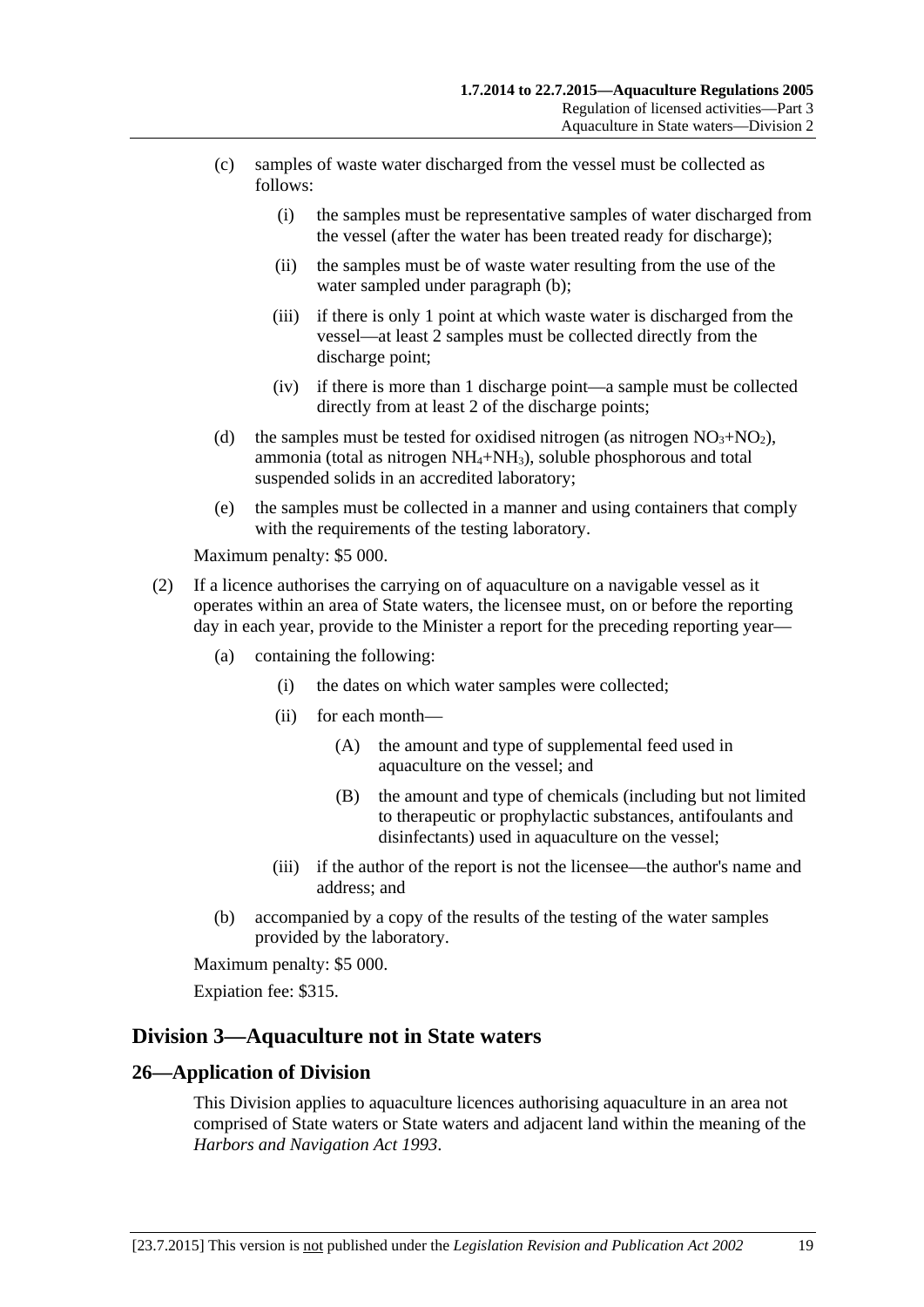## <span id="page-19-0"></span>**27—Environmental monitoring and reporting—general**

- (1) If the licence has been classified, under [regulation](#page-25-2) 34, as a medium risk (*category B*) or high risk (*category C*) licence, the licensee must carry out water testing as follows:
	- (a) in the case of a licence that has been classified as a medium risk (*category B*) licence—water samples must be collected at least once each reporting year at approximately the same time and date from approximately the same locations;
	- (b) in the case of a licence that has been classified as a high risk (*category C*) licence—water samples must be collected at least 3 times per reporting year (at intervals not closer than 3 months) at approximately the same times and dates in each year from approximately the same locations;
	- (c) samples of water from the body of water from which water is obtained for aquaculture must be collected as follows:
		- (i) the samples must be representative samples of water used for aquaculture in the licence area;
		- (ii) if there is only 1 point at which waste water is discharged from the licence area—2 samples must be collected either from water located upstream of the aquaculture activity or from water that is at least 500 metres away from the discharge point;
		- (iii) if there is more than 1 discharge point—a sample must be collected from at least 2 different sites (separated from each other by at least 500 metres) either located upstream of the aquaculture activity or from water that is at least 500 metres away from a discharge point;
	- (d) samples of waste water discharged from the licence area must be collected as follows:
		- (i) the samples must be representative samples of water discharged from the licence area (if applicable, after the water has been treated ready for discharge);
		- (ii) if there is only 1 point at which waste water is discharged from the licence area—at least 2 samples must be collected at a location adjacent to or directly from the discharge point;
		- (iii) if there is more than 1 discharge point—a sample must be collected at a location adjacent to or directly from at least 2 of the discharge points;
	- (e) the samples must be tested for oxidised nitrogen (as nitrogen  $NO<sub>3</sub>+NO<sub>2</sub>$ ), ammonia (total as nitrogen  $NH_4+NH_3$ ), soluble phosphorous and, except if there is a settlement pond for discharge waters, total suspended solids in an accredited laboratory;
	- (f) the samples must be collected in a manner and using containers that comply with the requirements of the testing laboratory.

Maximum penalty: \$5 000.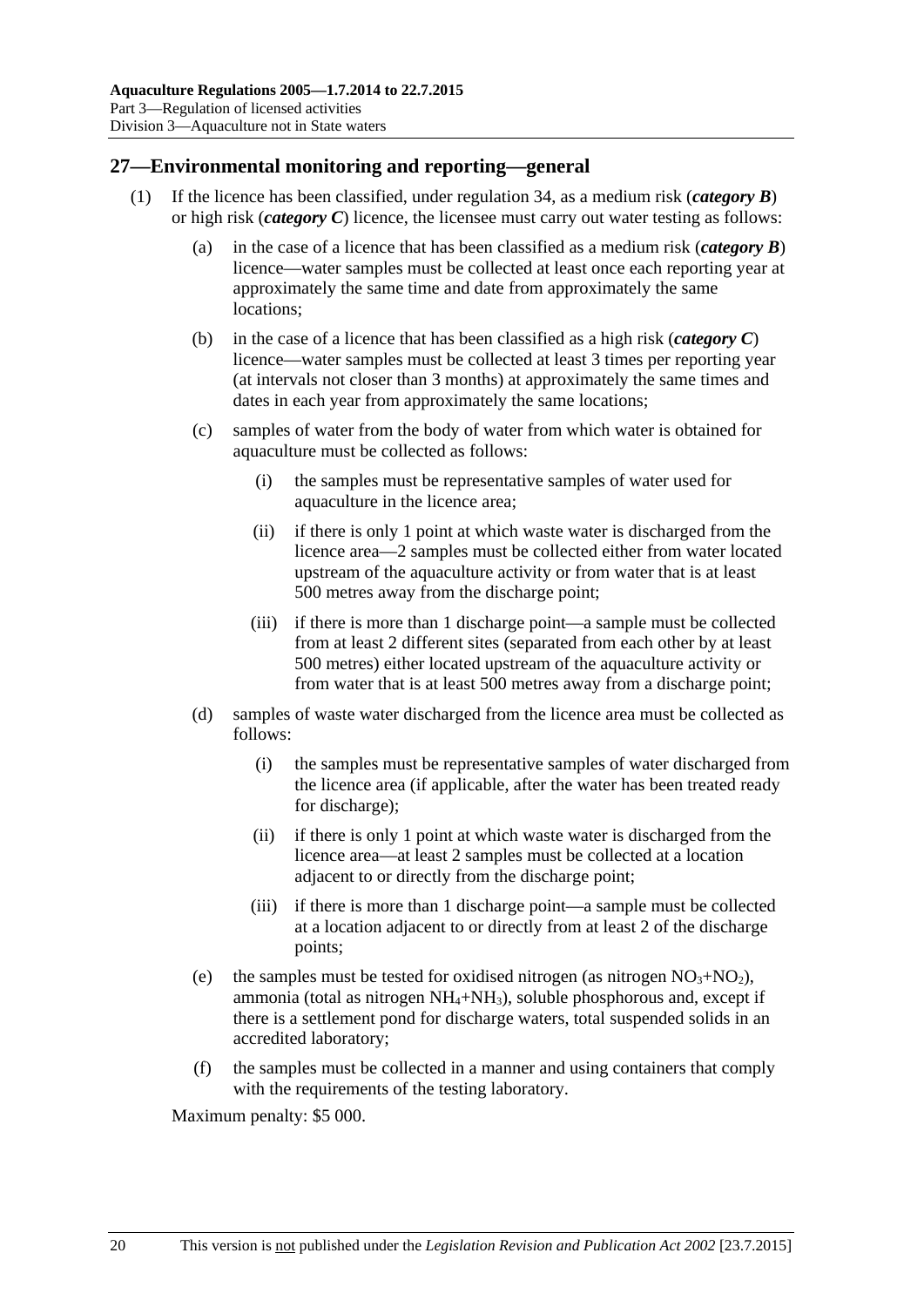- (2) A licensee must, on or before the reporting day in each year, provide to the Minister a report for the preceding reporting year—
	- (a) containing the following:
		- (i) a map showing the location relative to land holding boundaries of the following:
			- (A) farming structures (and also showing the number and dimensions of the structures);
			- (B) intake and discharge pipes used in the course of carrying on aquaculture;
			- (C) sheds or other structures used in the course of carrying on aquaculture;
			- (D) bodies of water in the vicinity that have the potential to be affected by the aquaculture;
			- (E) if the licensee is required to carry out water testing—the places at which water samples were collected;
		- (ii) in respect of water used in the course of aquaculture—
			- (A) a description of where and how the water has been sourced; and
			- (B) a statement of whether the water was fresh, brackish or saline; and
			- (C) for each month—the volume in litres of water used;
		- (iii) in respect of water discharged from farming structures—
			- (A) a description of where and how the water has been discharged (including details of bodies of water to which it has been discharged); and
			- (B) a statement of whether the water has been treated before discharge and, if it has, a statement of how the water has been treated; and
			- (C) for each month—the volume in litres of water discharged;
		- (iv) if the licensee is required to carry out water testing—the dates on which water samples were collected;
		- (v) for each month—
			- (A) the amount and type of supplemental feed used in connection with each farming structure in the licence area; and
			- (B) the amount and type of chemicals (including but not limited to therapeutic or prophylactic substances, antifoulants and disinfectants) used in the licence area;
		- (vi) if the author of the report is not the licensee—the author's name and address; and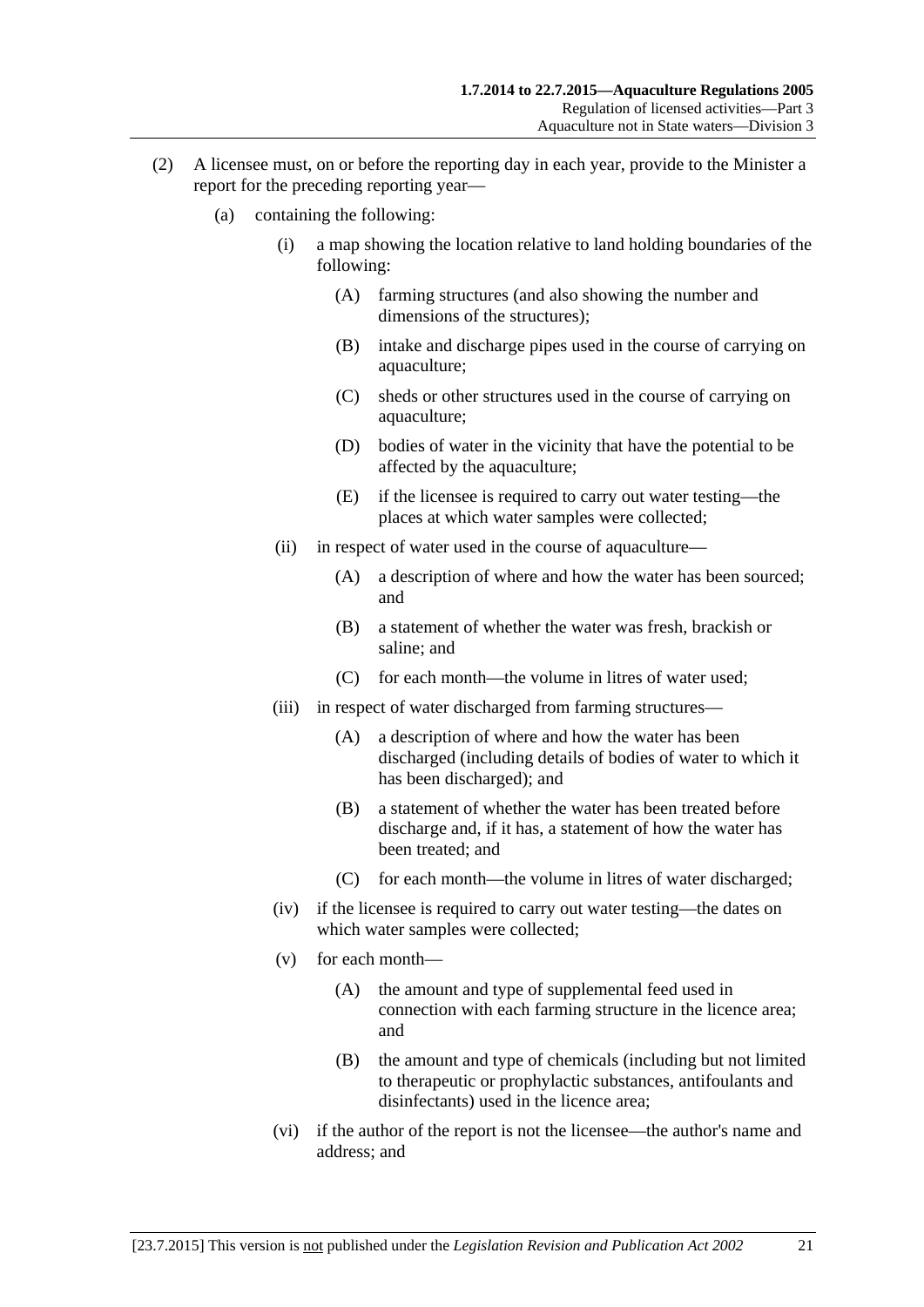(b) if the licensee is required to carry out water testing—accompanied by a copy of the results of the testing of the water samples provided by the laboratory.

Maximum penalty: \$5 000.

Expiation fee: \$315.

# <span id="page-21-0"></span>**28—Environmental monitoring and reporting—live organisms reared during transport**

- (1) If a licence authorises the use of a farming structure designed to be transported by road or rail, the licensee must carry out water testing as follows:
	- (a) water samples must be collected at least 3 times per reporting year (at intervals not closer than 3 months) at approximately the same times and dates in each year;
	- (b) samples of waste water discharged from the structure must be collected as follows:
		- (i) the samples must be representative samples of water discharged from the structure;
		- (ii) if there is only 1 point at which waste water is discharged from the structure—at least 2 samples must be collected directly from the discharge point;
		- (iii) if there is more than 1 discharge point—a sample must be collected directly from at least 2 of the discharge points;
	- (c) the samples must be tested for oxidised nitrogen (as nitrogen  $NO<sub>3</sub>+NO<sub>2</sub>$ ), ammonia (total as nitrogen  $NH_4+NH_3$ ), soluble phosphorous and total suspended solids in an accredited laboratory;
	- (d) the samples must be collected in a manner and using containers that comply with the requirements of the testing laboratory.

Maximum penalty: \$5 000.

- (2) If a licence authorises the use of a farming structure designed to be transported by road or rail, the licensee must, on or before the reporting day in each year, provide to the Minister a report for the preceding reporting year—
	- (a) containing the following:
		- (i) the dates on which water samples were collected;
		- (ii) for each month—
			- (A) the amount and type of supplemental feed used in the structure; and
			- (B) the amount and type of chemicals (including but not limited to therapeutic or prophylactic substances, antifoulants and disinfectants) used in the structure;
		- (iii) if the author of the report is not the licensee—the author's name and address; and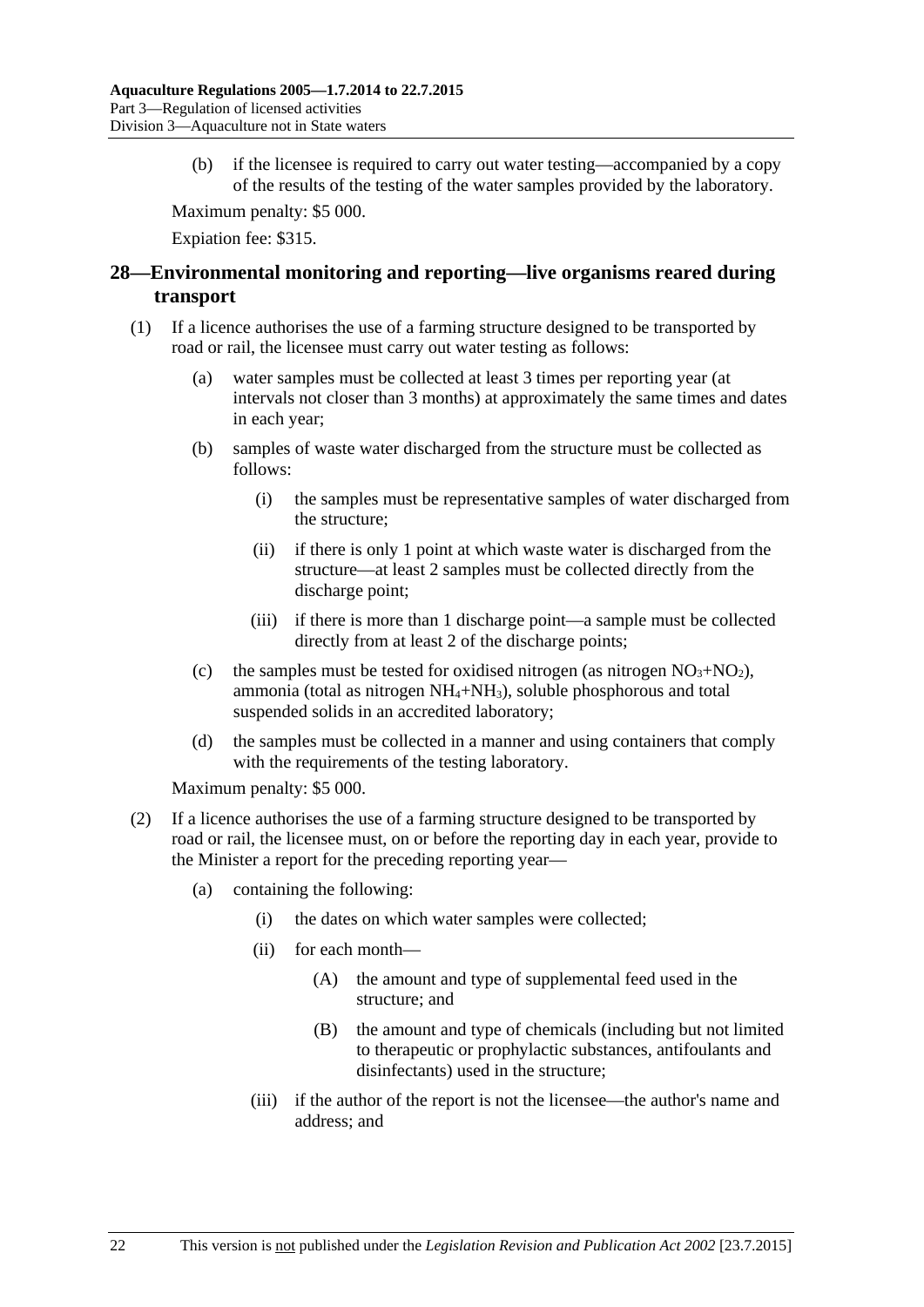(b) accompanied by a copy of the results of the testing of the water samples provided by the laboratory.

Maximum penalty: \$5 000.

Expiation fee: \$315.

# <span id="page-22-0"></span>**Part 4—Division and amalgamation of lease areas and licence areas**

# <span id="page-22-1"></span>**29—Division of production lease area**

- (1) The Minister may, on application by the holder of a production lease for division of the lease area into separate production lease areas—
	- (a) substitute the original lease with leases of the same kind over the separate lease areas; and
	- (b) substitute the corresponding licences relating to the original lease with corresponding licences relating to the substituted leases.
- (2) The following rules apply to the substitution of leases and corresponding licences under this regulation:
	- (a) there must be no change in the persons holding a lease or corresponding licence;
	- (b) the terms of the substituted leases must be for the balance of the term of the original lease;
	- (c) the lease areas of the substituted leases must together make up the lease area of the original lease;
	- (d) the area in which a licensee is authorised to carry on aquaculture must not be altered;
	- (e) the conditions of a substituted lease or corresponding licence must be the same as the conditions of the original lease or corresponding licence, except for conditions designating a lease area or licence area, conditions relating to marking out the boundaries of a lease area or licence area or conditions relating a licence to a lease.
- (3) An application for division of a lease area into separate lease areas—
	- (a) must be made to the Minister in the manner and form required by the Minister; and
	- (b) must be accompanied by a plan delineating—
		- (i) the lease area of the original lease; and
		- (ii) the licence areas of the corresponding licences relating to the original lease; and
		- (iii) the separate lease areas into which the original lease area is to be divided; and
		- (iv) the licence areas of the corresponding licences that are to relate to the substituted leases over the separate lease areas; and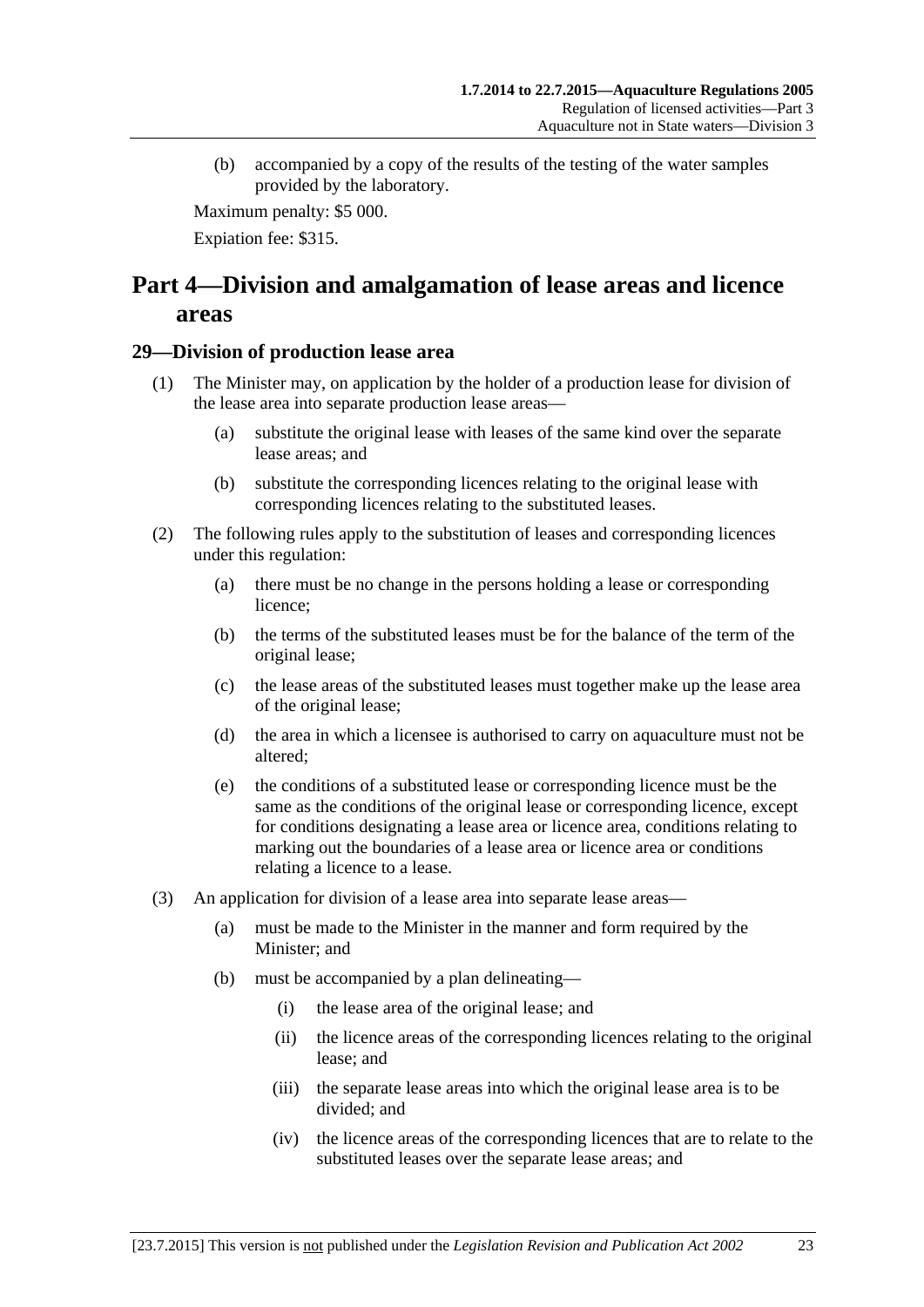- (c) if the public register includes a notation that a specified person has an interest in the original lease—must be accompanied by evidence that the person consents to the division; and
- (d) must be accompanied by the fee set out in [Schedule 1.](#page-27-5)
- (4) While a licensee continues to hold a number of corresponding licences over adjoining licence areas as a result of the substitution of the licences under this regulation, the licences will, for the purposes of these regulations, be treated as a single licence held by the licensee over the aggregate of the adjoining licence areas.

#### <span id="page-23-0"></span>**30—Amalgamation of production lease areas**

- (1) The Minister may, on application by the holder of 2 or more production leases for amalgamation of the lease areas into a single production lease area, substitute the original leases with a production lease over the amalgamated lease area.
- (2) The following rules apply to the substitution of leases under this regulation:
	- (a) the holder of each original lease must be the same person;
	- (b) the substitution must not involve a change in the lessee;
	- (c) the original leases must be of the same class;
	- (d) the substitution must not involve a change in the class of lease;
	- (e) the term of the substituted lease must be for the aggregate of the balance of the terms of the original leases, divided by the number of original leases;
	- (f) the lease areas of the original leases must be adjoining;
	- (g) the lease area of the substituted lease must be the aggregate of the lease areas of the original leases;
	- (h) the substituted lease area must not have more than 6 corners except in exceptional circumstances approved by the Minister;
	- (i) the conditions of the substituted lease must be the same as the conditions of the original leases, except for conditions designating a lease area or conditions relating to marking out the boundaries of a lease area.
- (3) An application for amalgamation of lease areas—
	- (a) must be made to the Minister in the manner and form required by the Minister; and
	- (b) must be accompanied by a plan delineating—
		- (i) the lease areas of the original leases; and
		- (ii) the licence areas of the corresponding licences relating to the original leases; and
		- (iii) the lease area to be substituted; and
		- (iv) the licence areas of the corresponding licences that are to relate to the substituted lease; and
	- (c) if the public register includes a notation that a specified person has an interest in the original leases—must be accompanied by evidence that the person consents to the amalgamation; and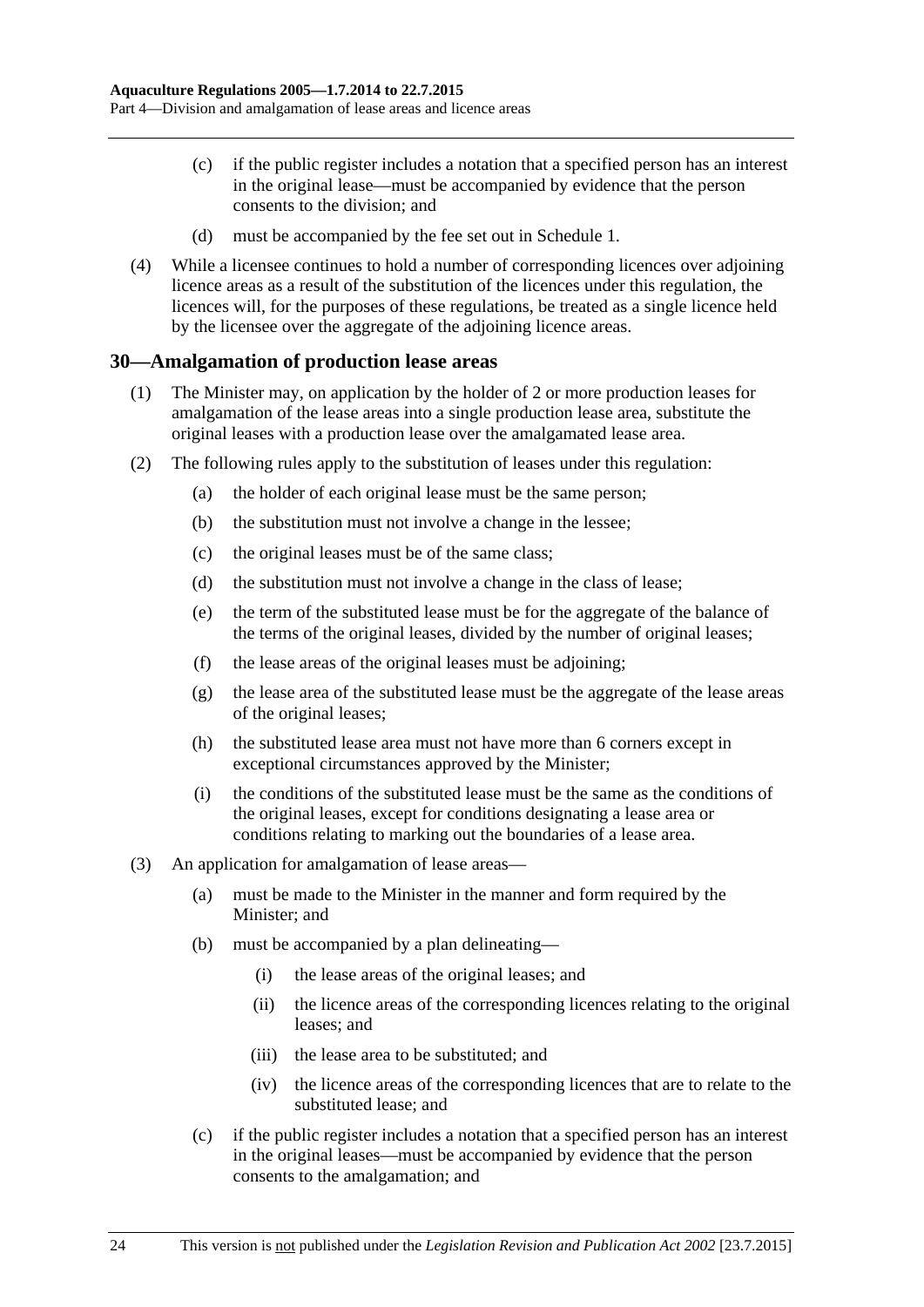(d) must be accompanied by the fee set out in [Schedule 1.](#page-27-5)

#### <span id="page-24-0"></span>**31—Division of licence area**

- (1) The Minister may, on application by the holder of an aquaculture licence for division of the licence area into separate licence areas, substitute the original licence with licences over the separate licence areas.
- (2) The following rules apply to the substitution of licences under this regulation:
	- (a) there must be no change in the persons holding a licence;
	- (b) the terms of the substituted licences must be for the balance of the term of the original licence;
	- (c) the licence areas of the substituted licences must together make up the licence area of the original licence;
	- (d) the conditions of a substituted licence must be the same as the conditions of the original licence, except for conditions designating a licence area or conditions relating to marking out the boundaries of a licence area.
- (3) An application for division of a licence area into separate licence areas—
	- (a) must be made to the Minister in the manner and form required by the Minister; and
	- (b) must be accompanied by a plan delineating—
		- (i) the licence area of the original licence; and
		- (ii) the separate licence areas into which the original licence area is to be divided; and
	- (c) if the public register includes a notation that a specified person has an interest in the original licence—must be accompanied by evidence that the person consents to the division; and
	- (d) must be accompanied by the fee set out in [Schedule 1.](#page-27-5)

#### <span id="page-24-1"></span>**32—Amalgamation of licence areas**

- (1) The Minister may, on application by the holder of 2 or more aquaculture licences for amalgamation of the licence areas into a single licence area (whether or not in connection with an application under regulation 30), substitute the original licences with a licence over the licence area.
- (2) The following rules apply to the substitution of licences under this regulation:
	- (a) the holder of each original licence must be the same person;
	- (b) the substitution must not involve a change in the licensee;
	- (c) the original licences must be of the same class;
	- (d) the substitution must not involve a change in the class of licence;
	- (e) the term of the substituted licence must be—
		- (i) in the case of a corresponding licence—co-extensive with the term of the lease; or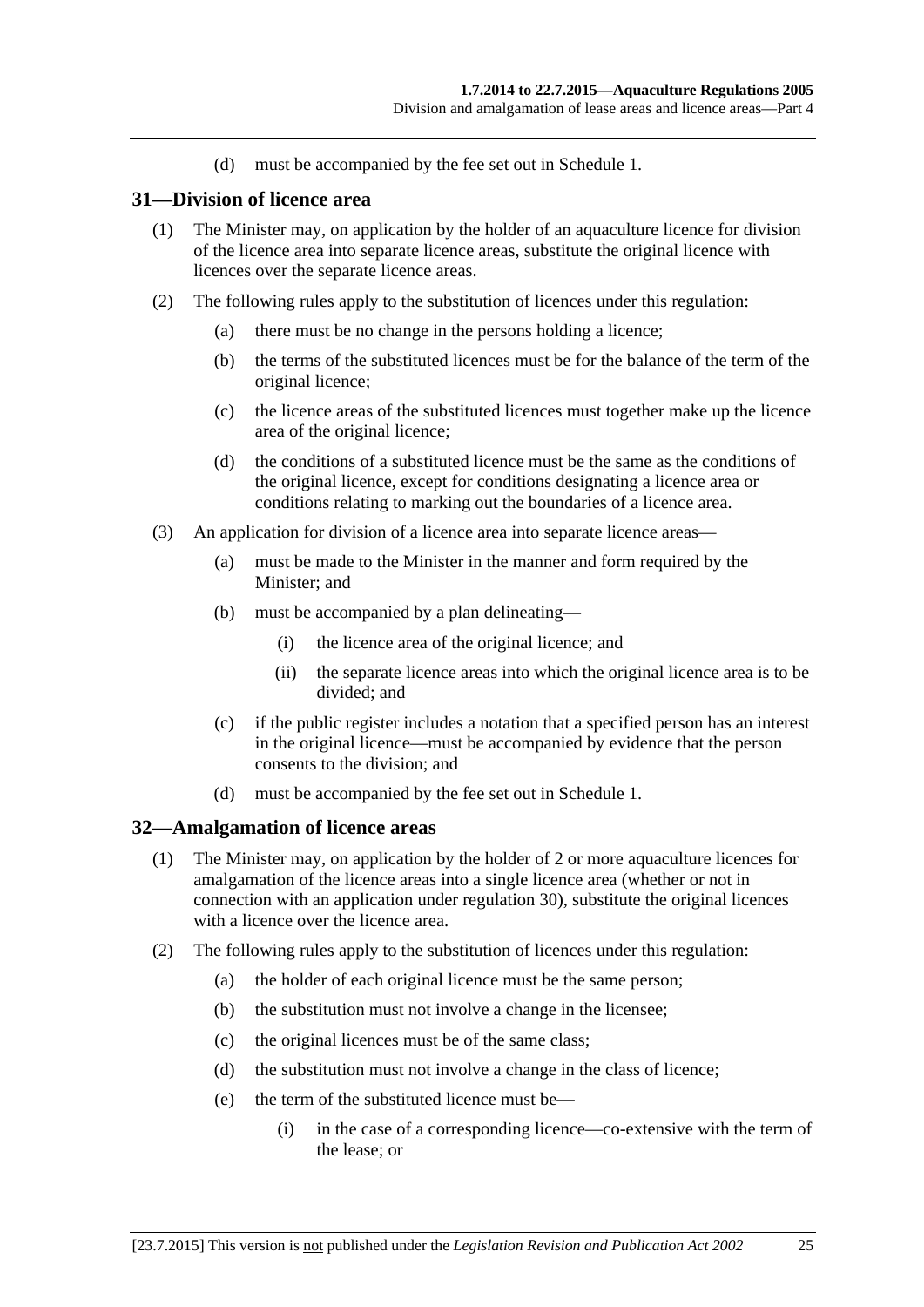- (ii) in any other case—for the aggregate of the balance of the terms of the original licences, divided by the number of original licences;
- (f) the licence area of the substituted licence must be the aggregate of the licence areas of the original licences;
- (g) the conditions of the substituted licence must be the same as the conditions of the original licences, except for conditions designating a licence area or conditions relating to marking out the boundaries of a licence area.
- (3) An application for amalgamation of licence areas into a single licence area—
	- (a) must be made to the Minister in the manner and form required by the Minister; and
	- (b) must be accompanied by a plan delineating—
		- (i) the licence areas of the original licences; and
		- (ii) the single licence area into which the original licence areas are to be amalgamated; and
	- (c) if the public register includes a notation that a specified person has an interest in the original licences—must be accompanied by evidence that the person consents to the amalgamation; and
	- (d) must be accompanied by the fee set out in [Schedule 1.](#page-27-5)

#### <span id="page-25-0"></span>**33—Minister may require further information**

An applicant under this Part must provide the Minister with any information required by the Minister in connection with the determination of the application, verified, if the Minister so requires, by statutory declaration.

# <span id="page-25-1"></span>**Part 5—Miscellaneous**

# <span id="page-25-2"></span>**34—Classification of licences as category A, B or C and classification of variations of licence conditions as simple, standard or complex**

For the purposes of [Schedule 1—](#page-27-5)

- (a) the Minister must classify each licence other than a corresponding licence as a low risk (*category A*), medium risk (*category B*) or high risk (*category C*) licence having regard to factors affecting the ecological sustainability of aquaculture authorised by the licence, including—
	- (i) any discharge of water from the licence area and the treatment of that water prior to discharge; and
	- (ii) whether or not the species to be farmed are native to the locality of the licence area; and
	- (iii) the susceptibility of the species to be farmed to notifiable disease within the meaning of the *[Livestock Act](http://www.legislation.sa.gov.au/index.aspx?action=legref&type=act&legtitle=Livestock%20Act%201997) 1997*; and
- (b) the Minister may vary the classification of a licence by written notice to the licensee; and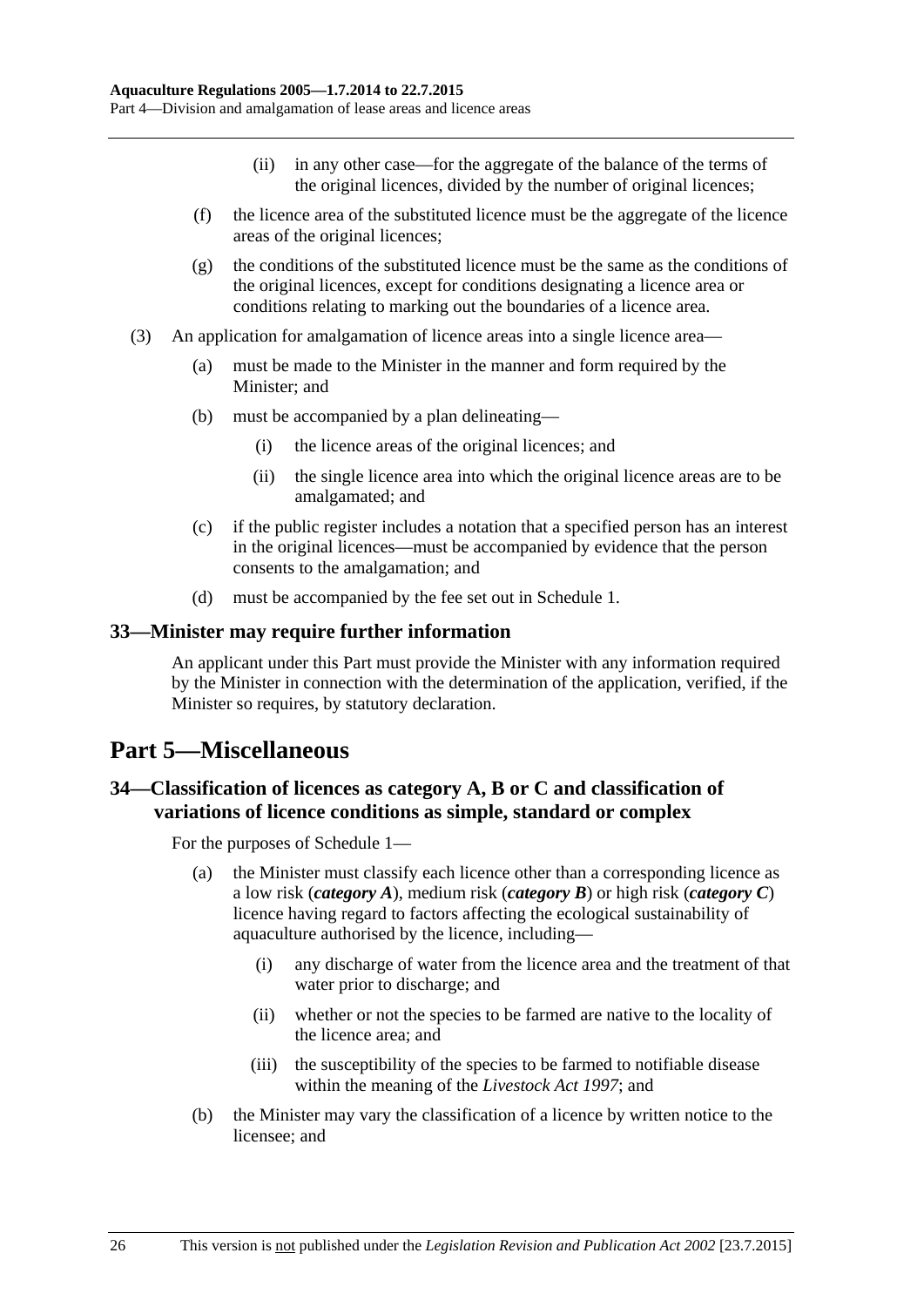- (c) the Minister must classify each variation of licence conditions as a simple, standard or complex variation having regard to the extent to which the variation involves factors affecting the ecological sustainability of aquaculture authorised by the licence, including—
	- (i) whether the variation involves any of the following:
		- (A) a change in the species to be farmed;
		- (B) an increase in the scale or intensity of farming;
		- (C) a change in the type of farming structures or method used;
		- (D) a change that will require reclassification of the licence as a low risk (*category A*), medium risk (*category B*) or high risk (*category C*) licence; and
	- (ii) in the case of a corresponding licence, a consideration of the following:
		- (A) whether the licence area is in an aquaculture zone (where risks affecting ecological sustainability have been more generally assessed);
		- (B) whether the licence area has previously been farmed;
		- (C) whether the licence area is being varied.

#### <span id="page-26-0"></span>**35—Fee payable on grant of aquaculture licence**

A person who applies for an aquaculture licence must, before the licence is granted, pay to the Minister a fee of an amount calculated by multiplying—

- (a) the annual fee that would have been payable by the person (under [regulation](#page-26-1) 36) had the person held the licence at the last date for payment of the annual fee; and
- (b) the proportion that the number of whole months between the grant of the licence and the next 30 June bears to 12 months.

#### <span id="page-26-1"></span>**36—Annual fees for licences**

- (1) The annual fee payable under section 53(1) of the Act for an aquaculture licence is as set out in [Schedule 1.](#page-27-5)
- (2) If more than 1 fee amount set out in [Schedule 1](#page-27-5) applies to a corresponding licence, only a single fee amount (being the higher or highest of those amounts) will be payable as the annual fee.
- (3) The Minister may enter into an arrangement with the holder of an aquaculture licence for payment of an annual fee by instalments.
- (4) For the purposes of section 53(2) of the Act, the penalty for failure to pay an annual fee is—
	- (a) if the holder of the licence has entered into an arrangement with the Minister for the payment of an annual fee in instalments—10% of the aggregate of the unpaid instalments for each month (or part of a month) for which the default continues; or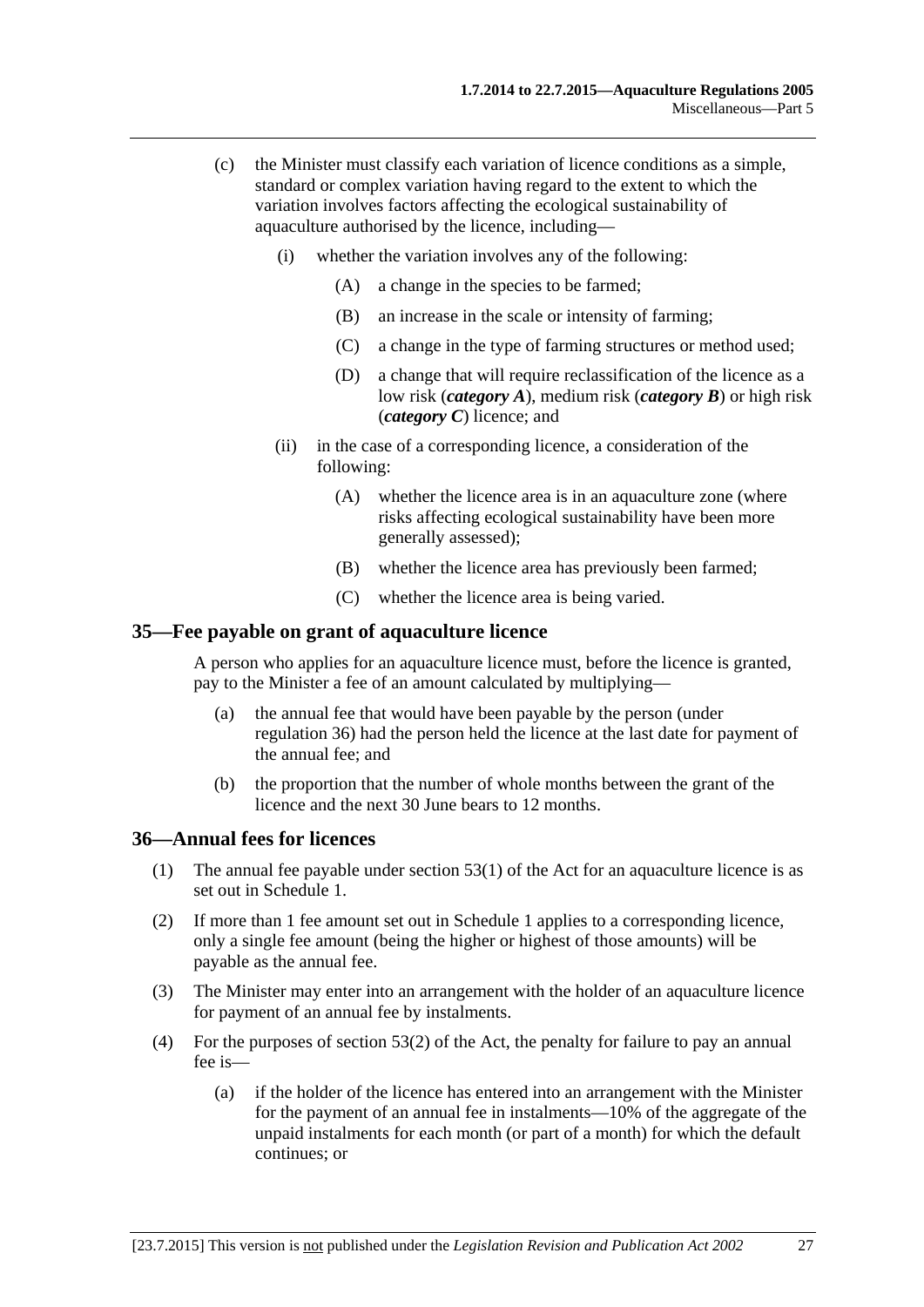(b) in any other case—10% of the annual fee for each month (or part of a month) for which the default continues.

### <span id="page-27-0"></span>**37—Further fees**

Further fees are payable for the purposes of the Act as set out in [Schedule 1.](#page-27-5)

#### <span id="page-27-1"></span>**38—Waiver or refund of fees**

- (1) The Minister may waive or refund a fee (or part of a fee) payable under the Act or these regulations if satisfied that it is appropriate to do so in a particular case.
- (2) The amount of an application fee in [Schedule 1](#page-27-5) comprising an advertising component must be refunded to the extent that it is not used for advertising in respect of the application.

#### <span id="page-27-2"></span>**39—Recovery of fees**

A fee payable to the Minister under the Act or these regulations may be recovered by the Minister by action in a court of competent jurisdiction as a debt due to the Minister.

#### <span id="page-27-3"></span>**40—Defects in applications**

- (1) The Minister may request an applicant to remedy a defect or deficiency in an application or accompanying document or information required by or under the Act or these regulations.
- (2) The Minister may, in connection with an application under the Act or these regulations relating to a lease or licence (other than an application for the grant of a lease or licence), request the applicant—
	- (a) to pay any outstanding fee or other amount payable under the Act or these regulations by the applicant in respect of the lease or licence; or
	- (b) to provide any outstanding report, return or other information required to be provided under the Act or these regulations by the applicant in respect of the lease or licence.
- (3) If an applicant in relation to whom a request has been made under this regulation fails to comply with the request within 3 months, the Minister may refuse the application.

#### <span id="page-27-4"></span>**41—Exemptions**

Section 17 of the Act does not apply to aquaculture carried on through the South Australian Research and Development Institute.

# <span id="page-27-5"></span>**Schedule 1—Fees**

#### **Fees relating to aquaculture leases**

- 1 Application fee for variation of an aquaculture lease or its conditions (section  $25A(5)$  of Act)—
	- (a) for a variation consisting of or involving—
		- (i) the substitution of the lease area (within or outside of an aquaculture zone) where at least 80% of the lease area will remain the same—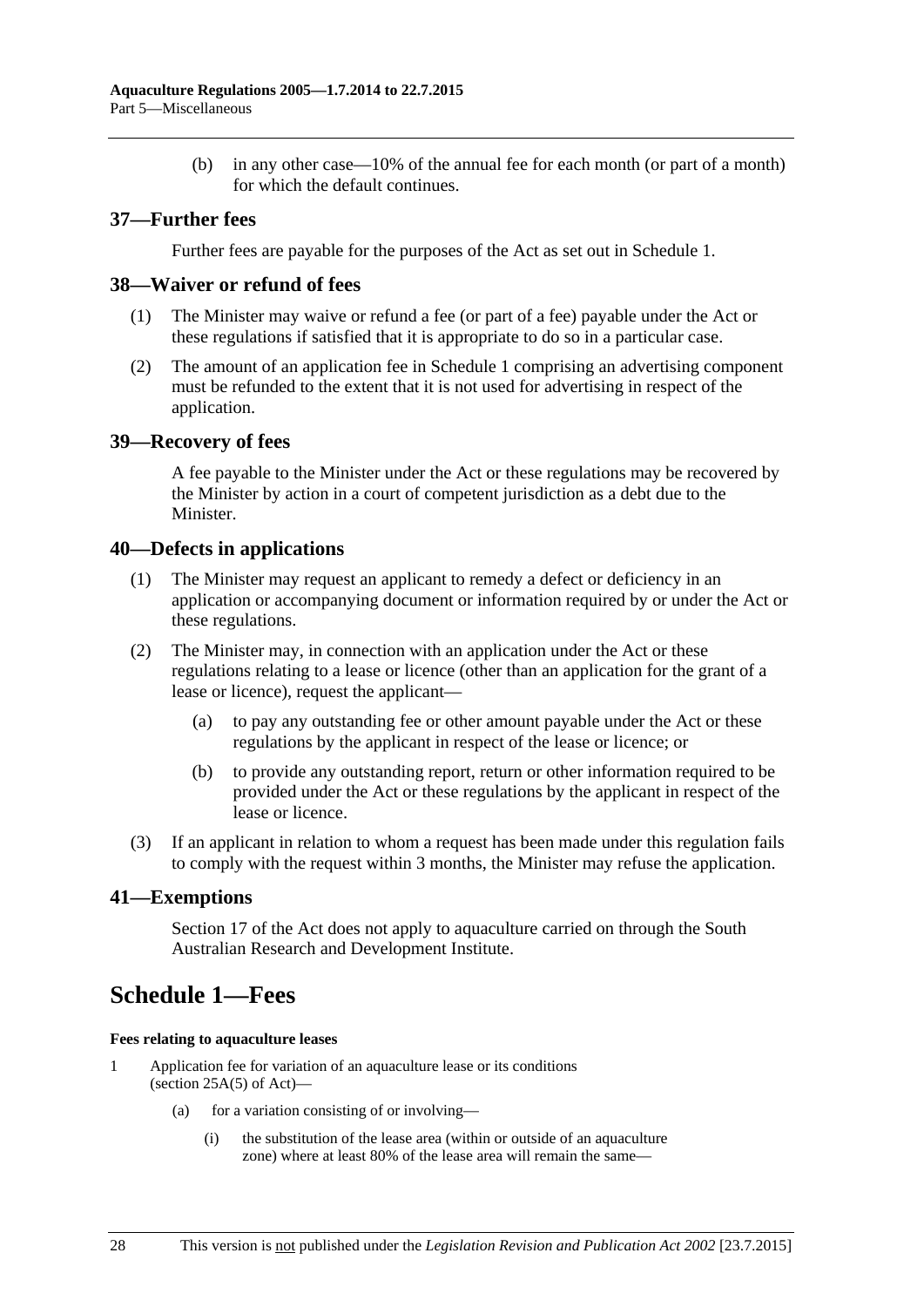|   |                                                                                                                   |       | (A) | if the corresponding licence relating to the lease authorises the<br>farming of prescribed wild caught tuna                             | \$2 250  |
|---|-------------------------------------------------------------------------------------------------------------------|-------|-----|-----------------------------------------------------------------------------------------------------------------------------------------|----------|
|   |                                                                                                                   |       | (B) | in any other case                                                                                                                       | \$2 995  |
|   |                                                                                                                   | (ii)  |     | the substitution of the lease area within an aquaculture zone (other<br>than a variation of a kind referred to in subparagraph $(i)$ —  |          |
|   |                                                                                                                   |       | (A) | if the farming of prescribed wild caught tuna is a permitted<br>class of aquaculture in the zone                                        | \$2 605  |
|   |                                                                                                                   |       | (B) | in any other case                                                                                                                       | \$3717   |
|   |                                                                                                                   | (iii) |     | the substitution of the lease area outside of an aquaculture zone<br>(other than a variation of a kind referred to in subparagraph (i)) | \$4 457  |
|   | (b)                                                                                                               |       |     | for a variation of any other kind                                                                                                       | \$787    |
| 2 |                                                                                                                   |       |     | Application fee for consent to transfer a production lease (section 39(2) of Act)—                                                      |          |
|   | (a)                                                                                                               |       |     | for the transfer of 1 lease                                                                                                             | \$687    |
|   | (b)                                                                                                               |       |     | for the transfer of each additional lease if the parties involved in the<br>transfer are the same as for the first transfer             | \$583    |
| 3 | (regulation 29)                                                                                                   |       |     | Application fee for division of a production lease area into separate lease areas                                                       | \$962    |
| 4 | lease area (regulation 30)                                                                                        |       |     | Application fee for amalgamation of 2 or more production lease areas into a single                                                      | \$1 181  |
|   |                                                                                                                   |       |     | Fees relating to aquaculture licences                                                                                                   |          |
| 5 | Application fee for a corresponding licence (section 22(2d) of Act)—                                              |       |     |                                                                                                                                         |          |
|   | (a)                                                                                                               |       |     | in the case of a corresponding licence within an aquaculture zone—                                                                      |          |
|   |                                                                                                                   | (i)   |     | administrative component                                                                                                                | \$2 267  |
|   |                                                                                                                   | (ii)  |     | advertising component                                                                                                                   | \$1419   |
|   | (b)                                                                                                               |       |     | in the case of a corresponding licence outside of an aquaculture zone—                                                                  |          |
|   |                                                                                                                   | (i)   |     | administrative component                                                                                                                | \$3488   |
|   |                                                                                                                   | (ii)  |     | advertising component                                                                                                                   | \$1 419  |
| 6 | Application fee for a licence other than a corresponding licence (section 49 of<br>$Act)$ —                       |       |     |                                                                                                                                         |          |
|   | (a)                                                                                                               |       |     | for a low risk <i>(category A)</i> licence—                                                                                             |          |
|   |                                                                                                                   | (i)   |     | administrative component                                                                                                                | \$2 114  |
|   |                                                                                                                   | (ii)  |     | advertising component                                                                                                                   | \$1 419  |
|   | (b)                                                                                                               |       |     | for a medium risk ( <i>category</i> $\bm{B}$ ) licence—                                                                                 |          |
|   |                                                                                                                   | (i)   |     | administrative component                                                                                                                | \$2 5 28 |
|   |                                                                                                                   | (ii)  |     | advertising component                                                                                                                   | \$1 419  |
|   | (c)                                                                                                               |       |     | for a high risk ( <i>category C</i> ) licence—                                                                                          |          |
|   |                                                                                                                   | (i)   |     | administrative component                                                                                                                | \$3986   |
|   |                                                                                                                   | (ii)  |     | advertising component                                                                                                                   | \$1419   |
| 7 | Application fee for renewal of an aquaculture licence other than a corresponding<br>licence (section 50A of Act)- |       |     |                                                                                                                                         |          |
|   | (a)                                                                                                               |       |     | for the renewal of 1 licence                                                                                                            | \$687    |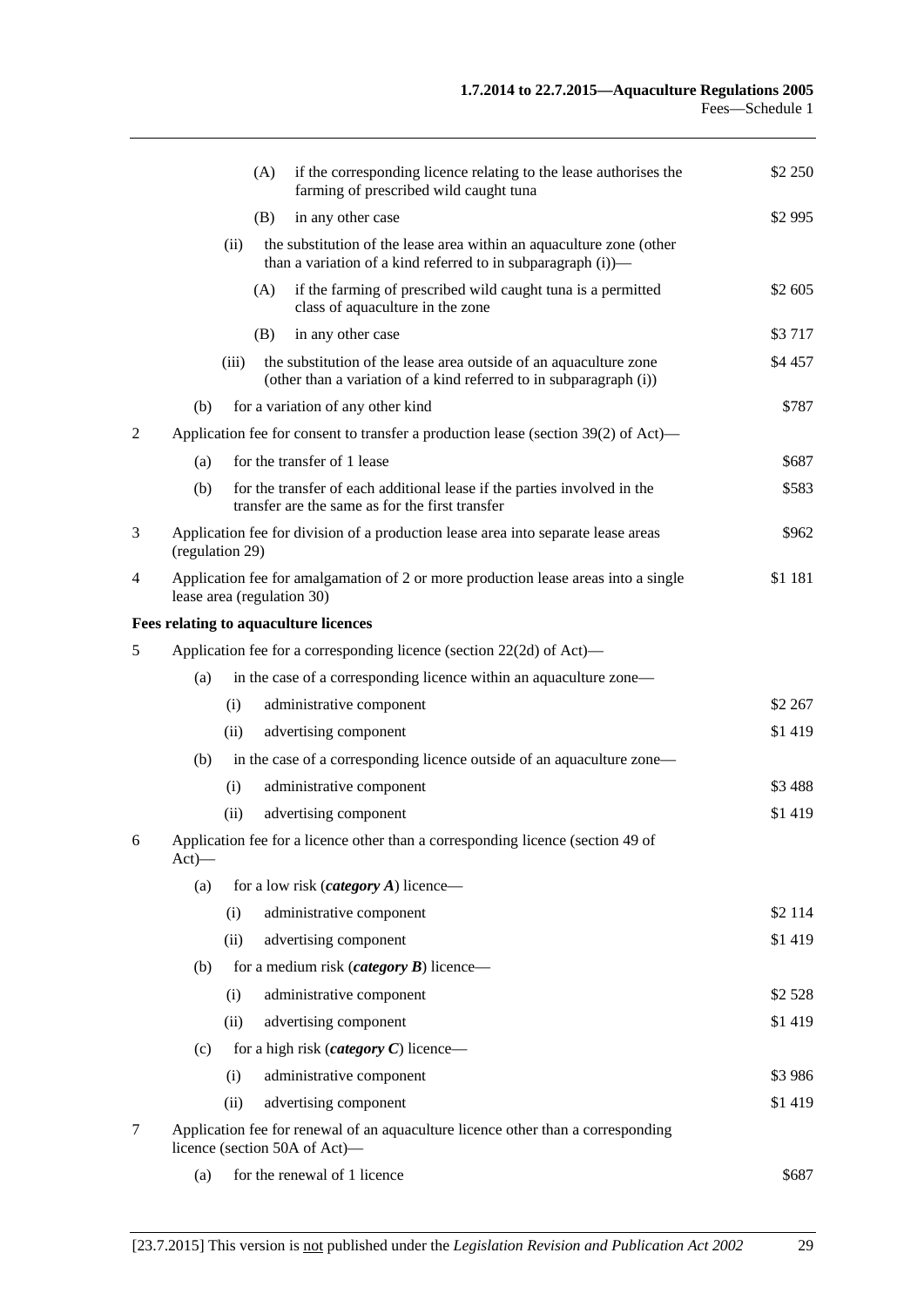|    | (b)                                                                                           | for the renewal of each additional licence if the parties to the licence are<br>the same as for the first renewal                          | \$624                                                                                                                                                       |          |  |  |
|----|-----------------------------------------------------------------------------------------------|--------------------------------------------------------------------------------------------------------------------------------------------|-------------------------------------------------------------------------------------------------------------------------------------------------------------|----------|--|--|
|    | Note-                                                                                         |                                                                                                                                            |                                                                                                                                                             |          |  |  |
|    |                                                                                               |                                                                                                                                            | A corresponding licence is, under section 22(2b) of the Act, renewed on<br>the renewal of the relevant lease without the requirement for an<br>application. |          |  |  |
| 8  |                                                                                               | Application fee for variation of conditions of an aquaculture licence (section 52(6)<br>of Act)-                                           |                                                                                                                                                             |          |  |  |
|    | (a)                                                                                           |                                                                                                                                            | in the case of a corresponding licence—                                                                                                                     |          |  |  |
|    |                                                                                               | (i)                                                                                                                                        | for a simple variation                                                                                                                                      | \$1 393  |  |  |
|    |                                                                                               | (ii)                                                                                                                                       | for a standard variation                                                                                                                                    | \$1841   |  |  |
|    |                                                                                               | (iii)                                                                                                                                      | for a complex variation                                                                                                                                     | \$3 488  |  |  |
|    | (b)                                                                                           |                                                                                                                                            | in the case of a licence other than a corresponding licence—                                                                                                |          |  |  |
|    |                                                                                               | (i)                                                                                                                                        | for a simple variation                                                                                                                                      | \$610    |  |  |
|    |                                                                                               | (ii)                                                                                                                                       | for a standard variation                                                                                                                                    | \$716    |  |  |
|    |                                                                                               | (iii)                                                                                                                                      | for a complex variation                                                                                                                                     | \$1831   |  |  |
| 9  | $Act)$ —                                                                                      | Application fee for consent to transfer an aquaculture licence (section 55(4) of                                                           |                                                                                                                                                             |          |  |  |
|    | (a)                                                                                           |                                                                                                                                            | in the case of a corresponding licence—                                                                                                                     |          |  |  |
|    |                                                                                               | (i)                                                                                                                                        | for the transfer of 1 licence                                                                                                                               | \$687    |  |  |
|    |                                                                                               | (ii)                                                                                                                                       | for the transfer of each additional licence if the parties involved in<br>the transfer are the same as for the first transfer                               | \$583    |  |  |
|    | (b)                                                                                           |                                                                                                                                            | in the case of a licence other than a corresponding licence—                                                                                                |          |  |  |
|    |                                                                                               | (i)                                                                                                                                        | for the transfer of 1 licence                                                                                                                               | \$687    |  |  |
|    |                                                                                               | (ii)                                                                                                                                       | for the transfer of each additional licence if the parties involved in<br>the transfer are the same as for the first transfer                               | \$583    |  |  |
| 10 |                                                                                               | \$538<br>Application fee for consent to surrender an aquaculture licence other than a<br>corresponding licence (section $56(3)(c)$ of Act) |                                                                                                                                                             |          |  |  |
| 11 | Application fee for division of a licence area into separate licence areas<br>(regulation 31) |                                                                                                                                            |                                                                                                                                                             | \$925    |  |  |
| 12 |                                                                                               | Application fee for amalgamation of 2 or more licence areas into a single licence<br>\$1 181<br>area (regulation 32)                       |                                                                                                                                                             |          |  |  |
| 13 |                                                                                               |                                                                                                                                            | Annual fee for a corresponding licence (section $53(1)$ of Act) for the financial<br>year 2013/14 and for each subsequent financial year-                   |          |  |  |
|    | (a)                                                                                           |                                                                                                                                            | for an aquaculture licence to farm prescribed wild caught tuna                                                                                              | \$10 698 |  |  |
|    | (b)                                                                                           |                                                                                                                                            | for an aquaculture licence to farm finfish other than prescribed wild<br>caught tuna                                                                        | \$4555   |  |  |
|    | (c)                                                                                           |                                                                                                                                            | for an aquaculture licence to farm abalone in a subtidal area                                                                                               | \$4919   |  |  |
|    | (d)                                                                                           |                                                                                                                                            | for an aquaculture licence to farm mussels in a subtidal area                                                                                               | \$977    |  |  |
|    | (e)                                                                                           |                                                                                                                                            | for an aquaculture licence to farm molluscs (other than abalone and<br>mussels) in a subtidal area                                                          | \$2 0 25 |  |  |
|    | (f)                                                                                           |                                                                                                                                            | for an aquaculture licence to farm molluscs (including abalone, but not<br>including oysters) in an intertidal area                                         | \$1 990  |  |  |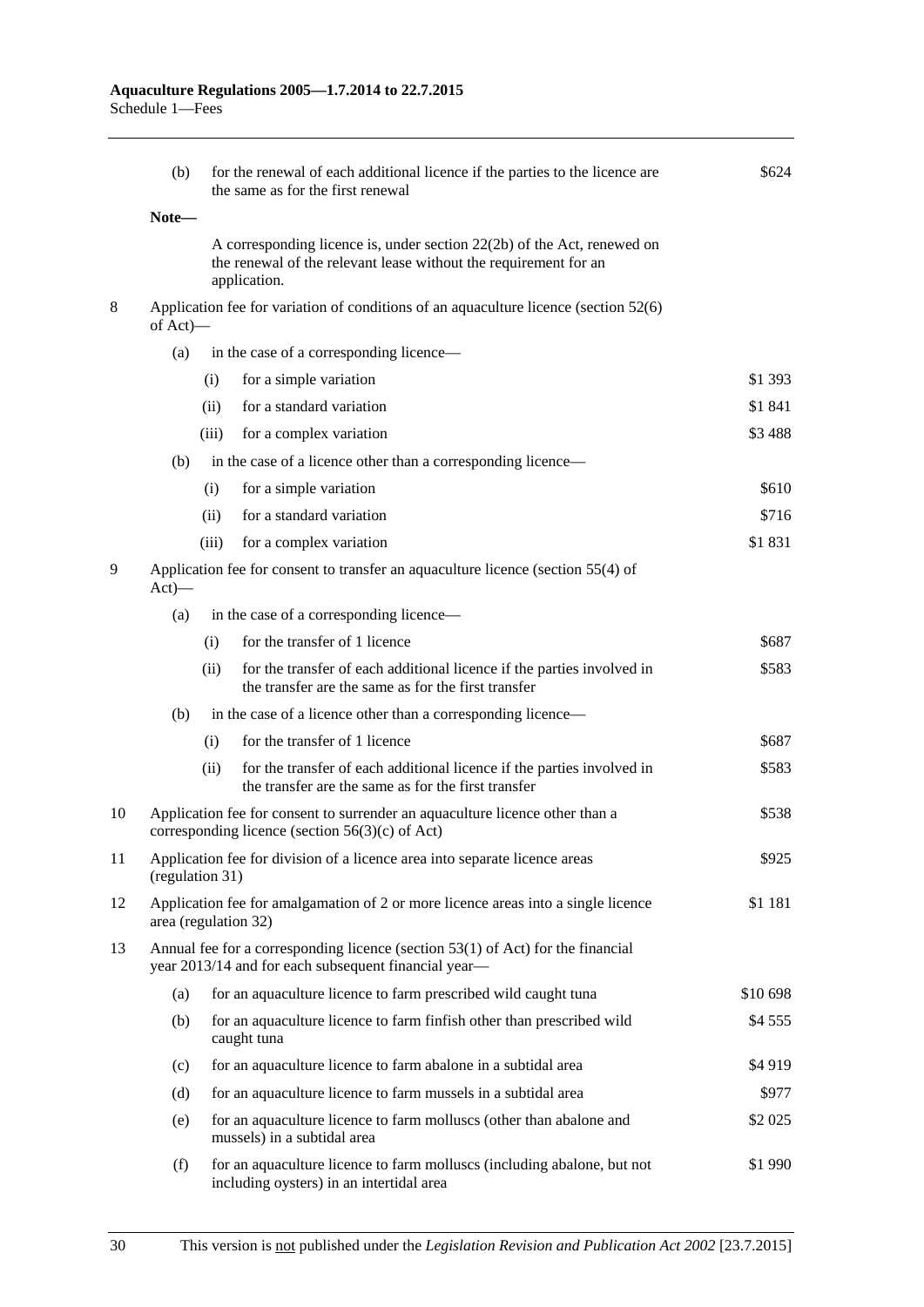|    | (g)                                                                                                                                                          |      | for an aquaculture licence to farm oysters in an intertidal area                                                                                                                                                           | \$374 plus \$228 for<br>each hectare<br>(rounded to<br>2 decimal places)<br>in the licence area |
|----|--------------------------------------------------------------------------------------------------------------------------------------------------------------|------|----------------------------------------------------------------------------------------------------------------------------------------------------------------------------------------------------------------------------|-------------------------------------------------------------------------------------------------|
|    | (h)                                                                                                                                                          |      | for an aquaculture licence to farm algae                                                                                                                                                                                   | \$1848                                                                                          |
|    | (i)                                                                                                                                                          |      | for an aquaculture licence authorising the storage of sea cages                                                                                                                                                            | \$1848                                                                                          |
| 14 | Annual fee for a licence other than a corresponding licence (section 53(1) of Act)<br>for the financial year 2013/14 and for each subsequent financial year— |      |                                                                                                                                                                                                                            |                                                                                                 |
|    | (a)                                                                                                                                                          |      | for a low risk $(category A)$ licence                                                                                                                                                                                      | \$608                                                                                           |
|    | (b)                                                                                                                                                          |      | for a medium risk ( <i>category</i> $\bm{B}$ ) licence—                                                                                                                                                                    |                                                                                                 |
|    |                                                                                                                                                              | (i)  | in the case of a licence authorising the carrying on of aquaculture on<br>a navigable vessel as it operates within an area of State waters or the<br>use of a farming structure designed to be transported by road or rail | \$1 700                                                                                         |
|    |                                                                                                                                                              | (ii) | in any other case                                                                                                                                                                                                          | \$1 700                                                                                         |
|    | (c)                                                                                                                                                          |      | for a high risk ( <i>category C</i> ) licence—                                                                                                                                                                             |                                                                                                 |
|    |                                                                                                                                                              | (i)  | in the case of a licence authorising the carrying on of aquaculture on<br>a navigable vessel as it operates within an area of State waters or the<br>use of a farming structure designed to be transported by road or rail | \$4988                                                                                          |
|    |                                                                                                                                                              | (ii) | in any other case                                                                                                                                                                                                          | \$3 076                                                                                         |
|    | <b>Miscellaneous fees</b>                                                                                                                                    |      |                                                                                                                                                                                                                            |                                                                                                 |
| 15 | Application fee for a notation on the register that a specified person has an interest<br>in a lease or licence (section $80(2a)$ of Act)                    |      |                                                                                                                                                                                                                            | \$177                                                                                           |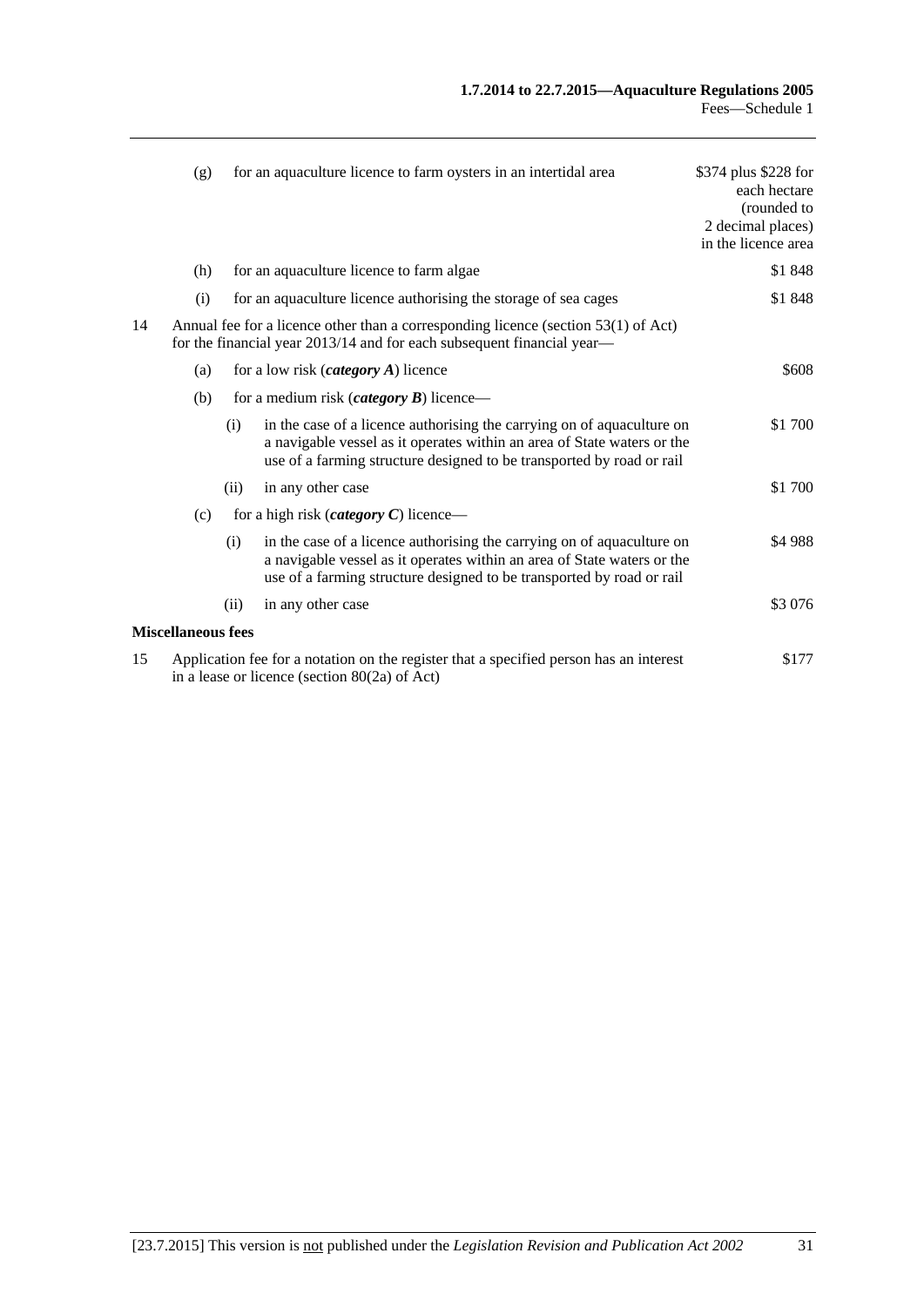# <span id="page-31-0"></span>**Legislative history**

# **Notes**

- Please note—References in the legislation to other legislation or instruments or to titles of bodies or offices are not automatically updated as part of the program for the revision and publication of legislation and therefore may be obsolete.
- Earlier versions of these regulations (historical versions) are listed at the end of the legislative history.
- For further information relating to the Act and subordinate legislation made under the Act see the Index of South Australian Statutes or www.legislation.sa.gov.au.

# **Legislation revoked by principal regulations**

The *Aquaculture Regulations 2005* revoked the following:

*Aquaculture Regulations 2002*

# **Legislation varied by principal regulations**

The *Aquaculture Regulations 2005* varied the following:

*Fisheries (Exotic Fish, Fish Farming and Fish Diseases) Regulations 2000 Fisheries (Fish Processors) Regulations 1991 Fisheries (General) Regulations 2000*

# **Principal regulations and variations**

New entries appear in bold.

| Year No  |     | Reference                | Commencement       |
|----------|-----|--------------------------|--------------------|
| 2005 205 |     | Gazette 22.9.2005 p3413  | $1.10.2005$ : r 2  |
| 2006     | -11 | Gazette 19.1.2006 p300   | 19.1.2006: r 2     |
| 2006 140 |     | Gazette 15.6.2006 p1876  | $1.7.2006$ : r 2   |
| 2007     | 123 | Gazette 7.6.2007 p2473   | $1.7.2007:$ r 2    |
| 2008 286 |     | Gazette 20.11.2008 p5200 | 20.11.2008: r 2    |
| 2009 54  |     | Gazette 7.5.2009 p1704   | $7.5.2009$ : r 2   |
| 2010 205 |     | Gazette 26.8.2010 p4612  | $1.9.2010$ : r 2   |
| 2010     | 214 | Gazette 28.10.2010 p5181 | $28.10.2010$ : r 2 |
| 2011 238 |     | Gazette 17.11.2011 p4626 | $17.11.2011:$ r 2  |
| 2012 172 |     | Gazette 5.7.2012 p3023   | $5.7.2012$ : r 2   |
| 2012 181 |     | Gazette 26.7.2012 p3236  | $26.7.2012$ : r 2  |
| 2012 217 |     | Gazette 25.10.2012 p4769 | $25.10.2012$ : r 2 |
| 2013     | 169 | Gazette 27.6.2013 p2789  | $1.7.2013$ : r 2   |
| 2014 191 |     | Gazette 26.6.2014 p3055  | $1.7.2014$ : r 2   |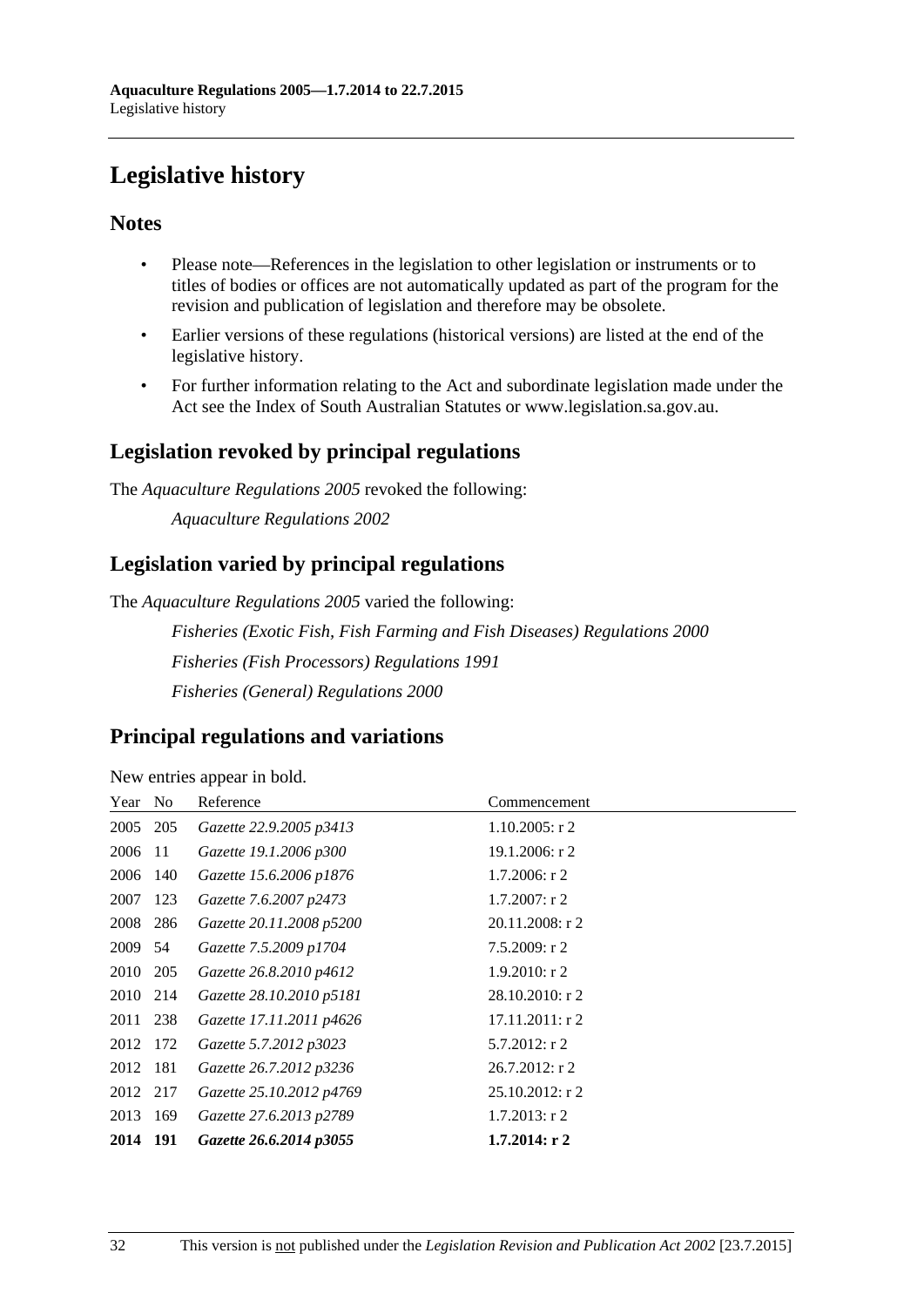# **Provisions varied**

New entries appear in bold.

Entries that relate to provisions that have been deleted appear in italics.

| Provision                               | How varied                                                            | Commencement |  |
|-----------------------------------------|-----------------------------------------------------------------------|--------------|--|
| Pt 1                                    |                                                                       |              |  |
| r <sub>2</sub>                          | omitted under Legislation Revision and<br><b>Publication Act 2002</b> | 19.1.2006    |  |
| r <sub>3</sub>                          |                                                                       |              |  |
| r3(1)                                   |                                                                       |              |  |
| farming structure                       | deleted by $217/2012$ r $4(1)$                                        | 25.10.2012   |  |
| lease area                              | inserted by $286/2008$ r 4(1)                                         | 20.11.2008   |  |
| prescribed wild<br>caught tuna          | inserted by $286/2008$ r 4(2)                                         | 20.11.2008   |  |
| reporting day                           | substituted by 214/2010 r 4                                           | 28.10.2010   |  |
| reporting year                          | substituted by 214/2010 r 4                                           | 28.10.2010   |  |
| tuna                                    | deleted by $286/2008$ r $4(3)$                                        | 20.11.2008   |  |
| zone                                    | substituted by $217/2012$ r 4(2)                                      | 25.10.2012   |  |
| r 3A                                    | inserted by 11/2006 r 4                                               | 19.1.2006    |  |
| Pt 2                                    |                                                                       |              |  |
| r <sub>5</sub>                          | substituted by 217/2012 r 5                                           | 25.10.2012   |  |
| r 6                                     | deleted by 217/2012 r 6                                               | 25.10.2012   |  |
| r 8A                                    | inserted by 217/2012 r 7                                              | 25.10.2012   |  |
| Pt 3                                    |                                                                       |              |  |
| r24                                     |                                                                       |              |  |
| r 24(2)                                 | varied by 286/2008 r 5                                                | 20.11.2008   |  |
| r27                                     |                                                                       |              |  |
| r 27(1)                                 | varied by 286/2008 r $6(1)$ —(3)                                      | 20.11.2008   |  |
|                                         | varied by 217/2012 r 8                                                | 25.10.2012   |  |
| Pt 4 before substitution<br>by 217/2012 |                                                                       |              |  |
| r 28A and 28B                           | inserted by $11/2006$ r 5                                             | 19.1.2006    |  |
| r31                                     |                                                                       |              |  |
| r3I(1)                                  | varied by 286/2008 r 7                                                | 20.11.2008   |  |
| $r \, 31(4)$ and (5)                    | inserted by $11/2006$ r 6                                             | 19.1.2006    |  |
| r32                                     | substituted by $123/2007$ r 4                                         | 1.7.2007     |  |
| r32(3)                                  | deleted by 286/2008 r 8(1)                                            | 20.11.2008   |  |
|                                         | inserted by 54/2009 r 4                                               | 7.5.2009     |  |
| $r32(9)$ and (10)                       | inserted by $286/2008$ r $8(2)$                                       | 20.11.2008   |  |
| Pt 4                                    | substituted by 217/2012 r 9                                           | 25.10.2012   |  |
| Pt 5                                    | inserted by 217/2012 r 9                                              | 25.10.2012   |  |
| Sch 1 before substitution<br>by 123/07  |                                                                       |              |  |
| $cl$ $I$                                | varied by 11/2006 r 7                                                 | 19.1.2006    |  |